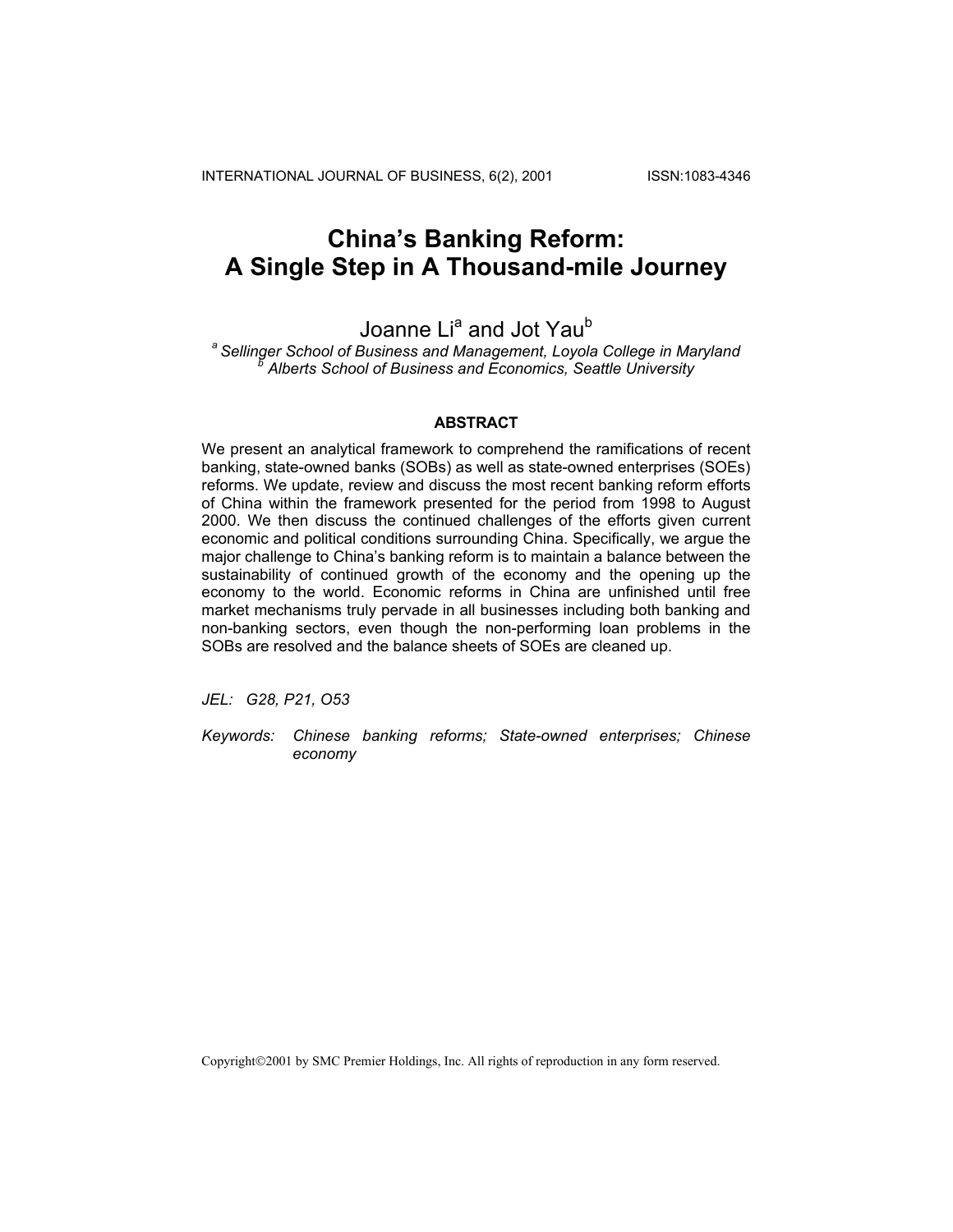## **I. INTRODUCTION**

With the transformation from a central-planned economy into a market-based economy mandated by Deng Xiaoping in 1978, China has since grown into a major economic power in the world. China has then further confirmed its reputation as a major "economic power player" among the G7 countries after it had steered its economy tactfully through the turbulent 1997 Asian currency crisis and played an instrumental role in stabilizing the neighboring economies. The phenomenal economic growth and recognition as a world economic leader, however, do not come without a price. Voluminous research has surfaced to explain how China managed to become an economic miracle, while many other emerging markets failed miserably. The early research focuses on the management and operational aspects of different types of enterprises that thrived under the market-based economy. Accolades seemed stop coming when state-owned enterprises (SOEs) started to show financial weakness. When non-performing loans (NPLs) kept piling up at the state-owned banks (SOBs) and posed serious threat to the financial system, the government started a series of reforms on both SOEs and SOBs to curb the deterioration of their financial conditions. After the Asian currency crisis and the resulting turmoil in the financial sectors of the East Asian countries, these problems are under close scrutiny by the Chinese government as well as international banks and investors.

This paper presents an analytical framework to comprehend the ramifications of recent banking as well as SOEs reforms. We also update, review and discuss the most recent banking reform efforts of China within the framework presented for the period from 1998 to August 2000. Furthermore, we discuss the continued challenges of the efforts given current economic and political conditions surrounding China. Previous research suggests that major challenges to banking reform include SOEs reforms, NPLs workout, recapitalization of banks, fiscal sustainability of bank reform program, and corporate governance. We believe, however, the major challenge to China's banking reform is to maintain a balance between the sustainability of continued growth of the economy and the opening up the economy to the world. Economic reforms in China are unfinished until free market mechanisms truly pervade in all businesses including both banking and non-banking sectors, even though the NPLs problems are resolved and the balance sheets of the SOEs are cleaned up.

First, we present an analytical framework in the next section, which helps us understand the origin and nature of the problems associated with the SOEs and the banking sector. This section also puts the nexus of the problems in perspective in the grand scheme of China's transformation into a market-based economy since 1978.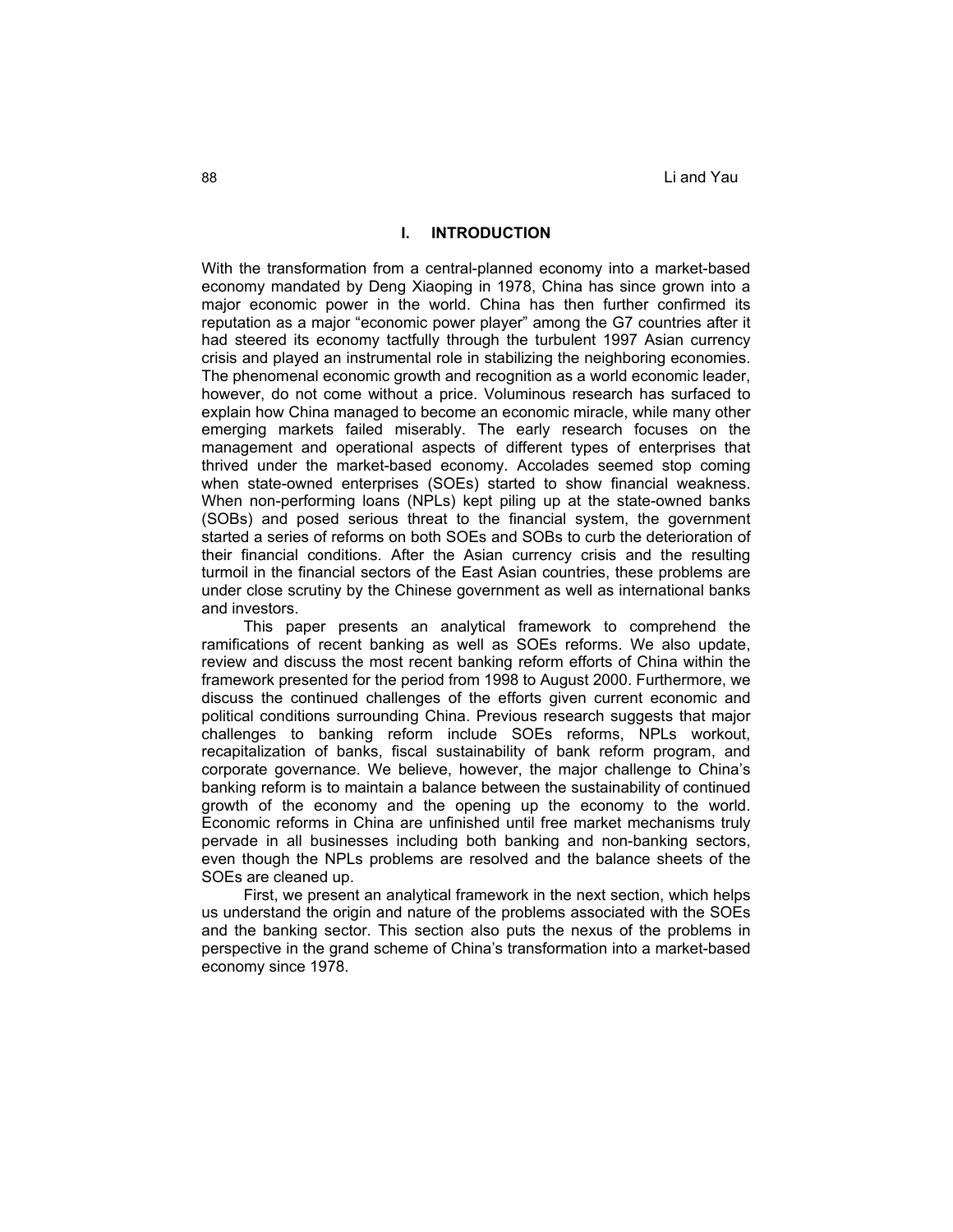We then briefly review the NPLs problem and those measures that have taken in the capital markets to deal with it. An update of the most recent banking reform measures (1998 to August 2000) is also provided.

Thereafter, we discuss some of the major challenges to recent banking reform measures. In this section, we discuss the impact of China's entry into the World Trade Organization (WTO) on its banking reform effort.

We believe all wholehearted efforts that China has been embarking on diligently make gradual improvement over the problems that it faces. And the key to China's economic reform success lies with a strong monetary system. Unfortunately, China has not done much about its monetary system, specifically the opening up of the capital accounts and full convertibility of RMB. Until then, success on banking reforms is limited. Given the importance of the Chinese economy in the world economy and particularly to the neighboring countries in Asia, accelerating the process towards full convertibility of RMB is a decision worthy of consideration but should be made cautiously without haste. Nevertheless, we look forward to seeing China make that great leap towards a free economy. Just as optimistic as the Chinese saying "A thousand-mile journey starts with a single step," piecemeal reforms mark a good beginning.

## **II. ANALYTICAL FRAMEWORK**

In order to understand the ramifications of the current problems facing SOEs and SOBs, we must realize that the root of the problem stems from the entangled bureaucratic relationships among various government agencies and officials under the centrally planned economy in credit and lending allocation. Provincial governments used to maintain authority over bank personnel with their localities. Hence, governments directly and indirectly influenced the decision pertaining to lending and credit allocation. This obvious conflict of interest led to a common practice of SOBs lending generously to support ambitious projects of local governments and SOEs, regardless of the commercial consideration of profitability and prospect of getting the loans back. This also lends to explain why many SOEs had been unprofitable for many years but they could still keep producing. Xu (1998), using the housing sector, illustrates that the structural breakdown in the credit/investment allocation in the system that led to the problem of coexisting unsatisfied demand and excess supply. They borrowed from the SOBs that were asked to dole out "policy loans". These policy loans kept not only SOEs from closing down, but also thousands of workers on the payroll. This bureaucratic practice, unfortunately, also led to inefficiency in the system and overproduction in the manufacturing sector, pushing prices down to almost nothing. Moreover, interest rates charged on these policy loans were often below market's prevailing rates, further worsening the insolvency of SOBs.

Thus, the dilemma facing the central government right now is that if policy loans are discontinued, massive layoffs and furloughs are expected. Thus, to avoid massive unemployment and possible social unrest, government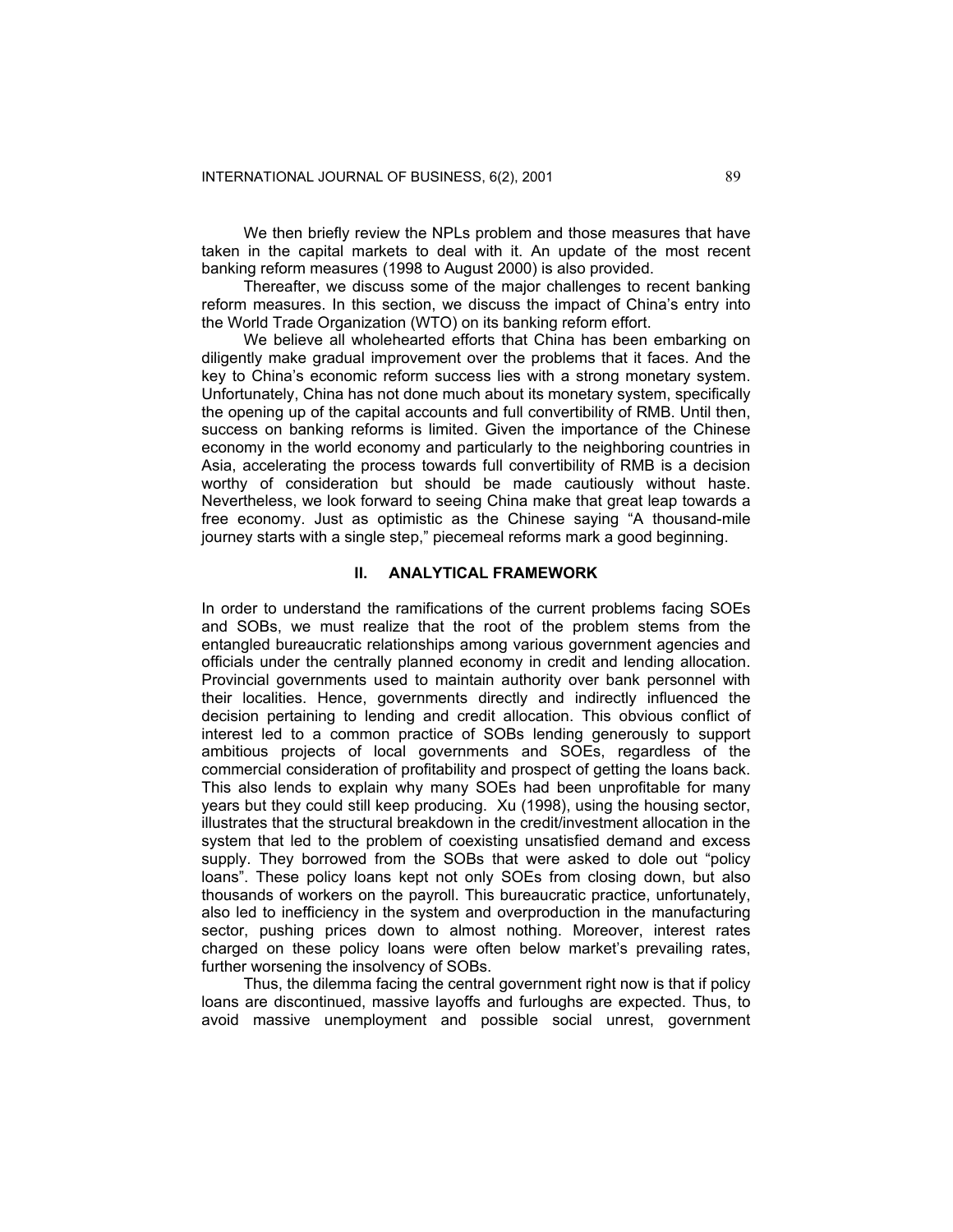continues to lend, policy loans continue to grow, and NPLs continue to increase. The conventional view contends that it is the inefficiency of the SOEs that has created the NPLs problem at the SOBs. For instance, Li and Zhu (1999) argue that SOEs do not cause bad loan problems in the banking sector. It is the lack of autonomy and incentives for banks to make sound lending decisions. They believe that if SOEs cannot get easy loans, they will either have to strive for efficiency in order to survive or simply go bankrupt. Thus, the inefficiency of China's financial system has sustained the SOE's chronic losses.

We concur with Li and Zhu (1999) from a theoretical perspective based on the economics of the free market. However, from a practical perspective, the underlying cause of the NPLs problem is not as important as to how to fix the inefficiency problem of the SOEs and SOBs, which needs to be solved simultaneously. With both the SOEs and SOBs in financial distress, the government chose to proceed with the SOEs reforms first. It is plausible that SOEs reforms have taken priority because their shutting down will lead to increase in unemployment, slowing down consumption, and sluggish growth in the economy.

Previous research has, therefore, focused first on SOEs and then the banking sector, especially SOBs. Almost all researchers believe the problems concerning the two sectors are unequivocally related. Ironically, reforms aimed at solving the looming problem of NPLs also are the causes of fragility in the Chinese banking sector. As efficient financial intermediation is a prerequisite for economic efficiency for the whole country, the solvency and financial health of the banking sector hold the key to the success of the economic reform, which started two decades ago. Mo (1999) points out that bank restructuring without deflation is a challenge to bank reforms. As seen in Asia, Japan and elsewhere, high-level NPLs invariably hold back economic growth and when bankrestructuring proceeds, lending behavior turns cautious and losses get recognized and absorbed. Bank restructuring at a time when growth is slowing down is even more deflationary. Therefore, it is highly plausible that if Chinese banks ease the lending criteria to finance investment projects so as to sustain growth, banking reform would suffer a major setback.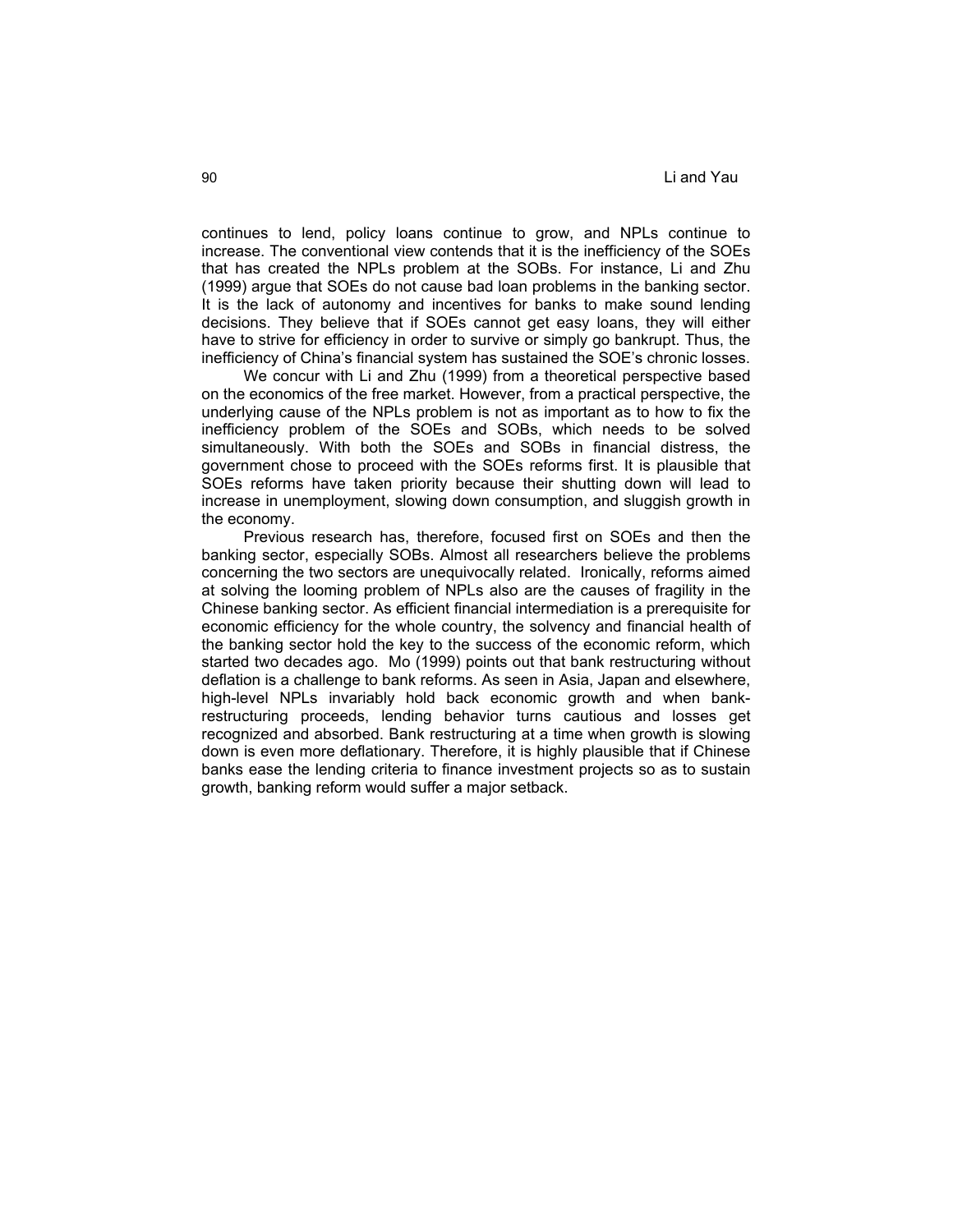

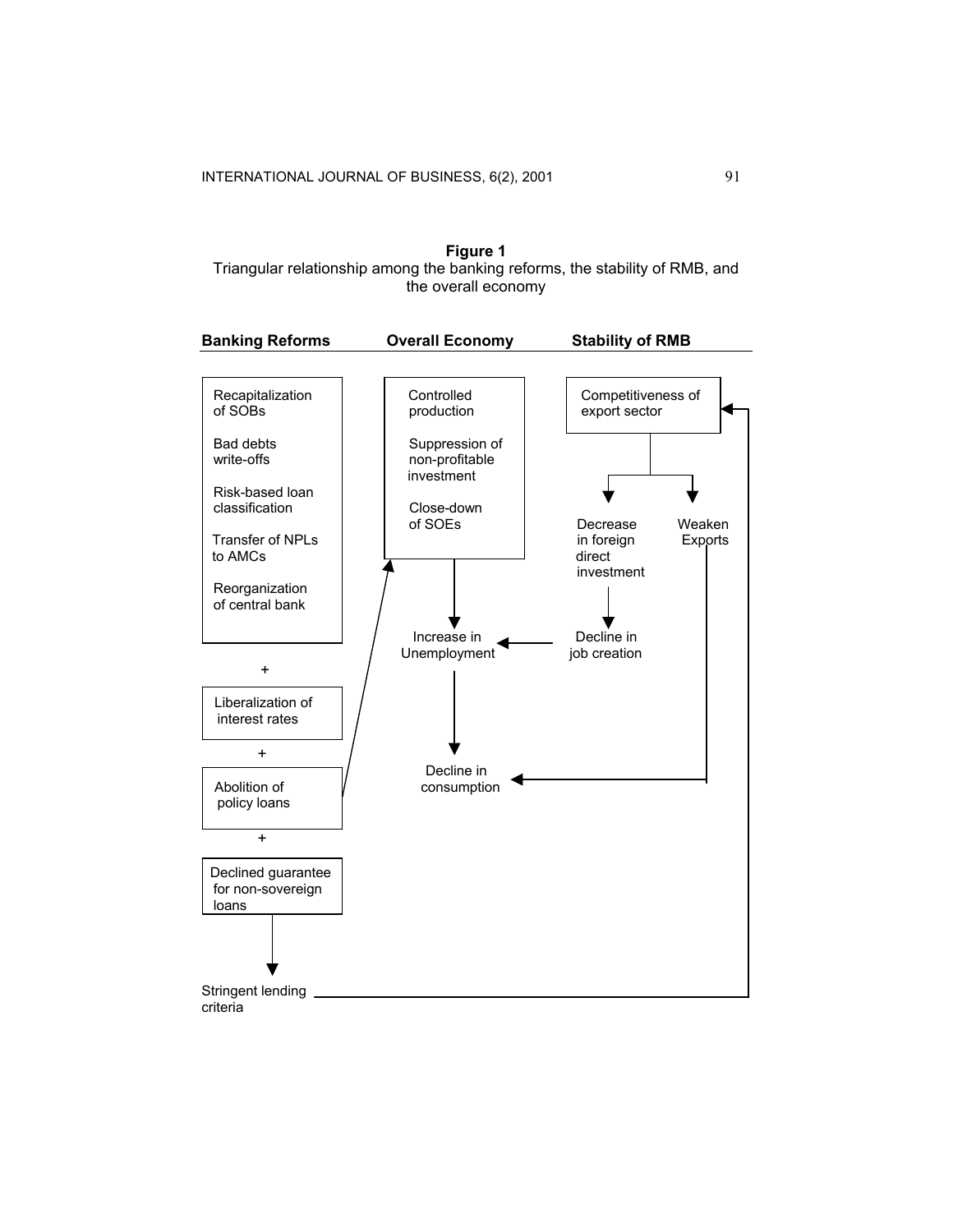Despite extensive efforts have been done to explicate the existing economic problems facing China, little or none has been offered to explain the triangular relationship among the banking reforms, the stability of RMB, and the economy as a whole. We provide Figure 1 to illustrate this relationship. This figure shows that the three aspects that affect the economic growth of China interact contemporaneously and dynamically. The interrelationship and interdependence of the two major reforms and the stability of RMB suggest that reform success in any aspect hinges on the success in the other two aspects. Therefore, solving one without tackling the others simultaneously will only lead to inevitable failure sooner or later. In this section, we expound and emphasize the importance of the stability of RMB in the context of stabilizing the overall economy while gradually supporting the banking reform.

The ultimate goal of China's economic reform is to maximize the economic growth that can be attainable under the market-based economy. As such, the first attempt of economic reforms is the SOE reform under which SOEs are encouraged to operate and compete under a free-market environment. However, SOEs fail miserably to make profits and worse yet, the operating losses are so huge that SOBs have to finance their losses with "policy loans." As the NPLs of SOBs increase, it becomes more and more difficult for the government to shut down SOEs and SOBs because their ramifications on unemployment can have significant socio-political impact on the nation. As we indicate in Figure 1, the recent policy changes (i.e., abolition of policy loans, liberalization of interest rates, and declined guarantee for nonsovereign loans) in addition to other reform measures (recapitalization of SOBs, bad debt write-offs, risk-based loan classification system, transfer of NPLs to AMCs, and reorganization of the central bank) can lead to higher unemployment, and lower consumption and economic growth.

In section III, we argue that a permanent solution to the SOBs' NPLs problem is possible only if the SOEs can be made viable so that new policy loans are no longer necessary. Otherwise, the NPLs will emerge as a recurring problem. Reforms of the SOEs are, thus, essential to the long-term success of the banking reforms. It can be seen in Figure 1 that the ultimate goal of a growing Chinese economy is to reduce the reliance on the SOEs. A growing GDP and a robust non-state-owned sector facilitate the reforms of the SOEs, and consequently resolving the NPLs problem of SOBs. This is why China is concerned about the GDP growth; without the growth in the GDP, growth in the private sector will not be sustainable.

Absent from most prior research are the analysis and discussion of the importance of the stability of RMB to the banking and SOEs reforms and the overall economy. As indicated in Figure 1, a stable RMB is favorable in attracting foreign direct investment and promote exports. An unstable RMB, on the contrary, will decrease foreign direct investment and weaken exports, which in turn will cause unemployment to increase and consumption to reduce. Hence, the stability of RMB has been the top priority of the government in its macroeconomic policy. Indirectly, there is also a ripple effect on the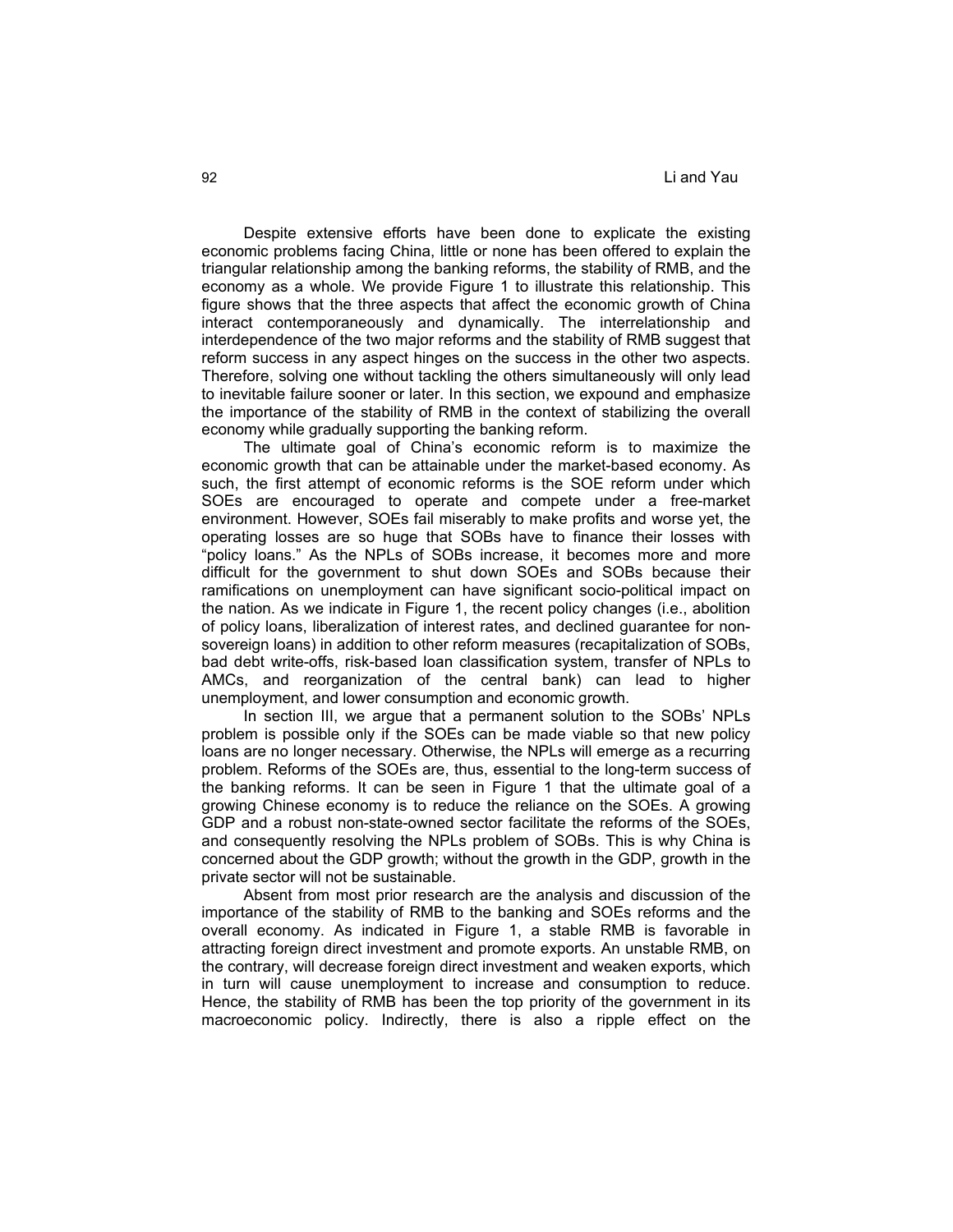competitiveness of the export sector resulting from various bank reform measures. Under more stringent borrowing requirements, SOEs as well as smaller private enterprises will find bank financing more costly, hence losing competitiveness in export prices. For these reasons, China has not opened up its capital accounts and allowed full convertibility of RMB. The agenda for a complete free-market economy is scheduled to progress gradually under a 5 year plan. The plan of having a stable RMB without any adverse effect on the economic growth represents a major challenge to the economic reforms.

To sum up, this intricate, triangular relationship explains the reluctance on the part of the central government to (1) close down all non-viable SOEs; (2) shut down all ailing SOBs; and more importantly, (3) allow full convertibility of RMB. This also makes it clear why the government did not try to fix up the SOEs and SOBs at the same time while allowing full convertibility of RMB. Instead, it has been taking a gradual approach to reforms. Arguably, we may say that the stability of RMB is the last bastion of saving all reforms efforts that have been launched thus far.

We discuss in the next section that Chinese banks are not prepared to do their job well in a market-based environment after years of operation under the central-planned economy. Ever-increasing NPLs become the major concern of the central government since 1993. Based on the extant research on Chinese banking sector, we focus on the bank reform measures initiated after 1998 and discuss their implications on the country economy.

### **III. RECENT EFFORTS OF BANKING REFORM**

Banks play several functions in an economy. Besides being a payment and settlement system, the banking sector also performs a financial intermediation function. In the U.S., the latter function of financial intermediation of banks has become less important as non-bank financial institutions started to encroach the nearly monopolistic position under the protection of the 1933 Glass-Steagall Act. Not surprisingly, because of the advent of telecommunication technology and globalization of financial markets, the roles of the banking sector in a developing market economy like China have also changed. A recent *Business Week* (2/14/2000) article attests to the rapidly changing scene of the Chinese banking sector. Specifically, banks are again being ushered into changing economic scenes and are expected to perform well in the changing environment, despite how ill prepared they are. This is the crux of the problems facing the Chinese banks. The first time that banks failed to answer the call for duty is when they were asked to clean up the bad loans problem not too long ago. This is the primary reason for the banking sector reforms.

## **A. Non-performing Loans of the SOBs**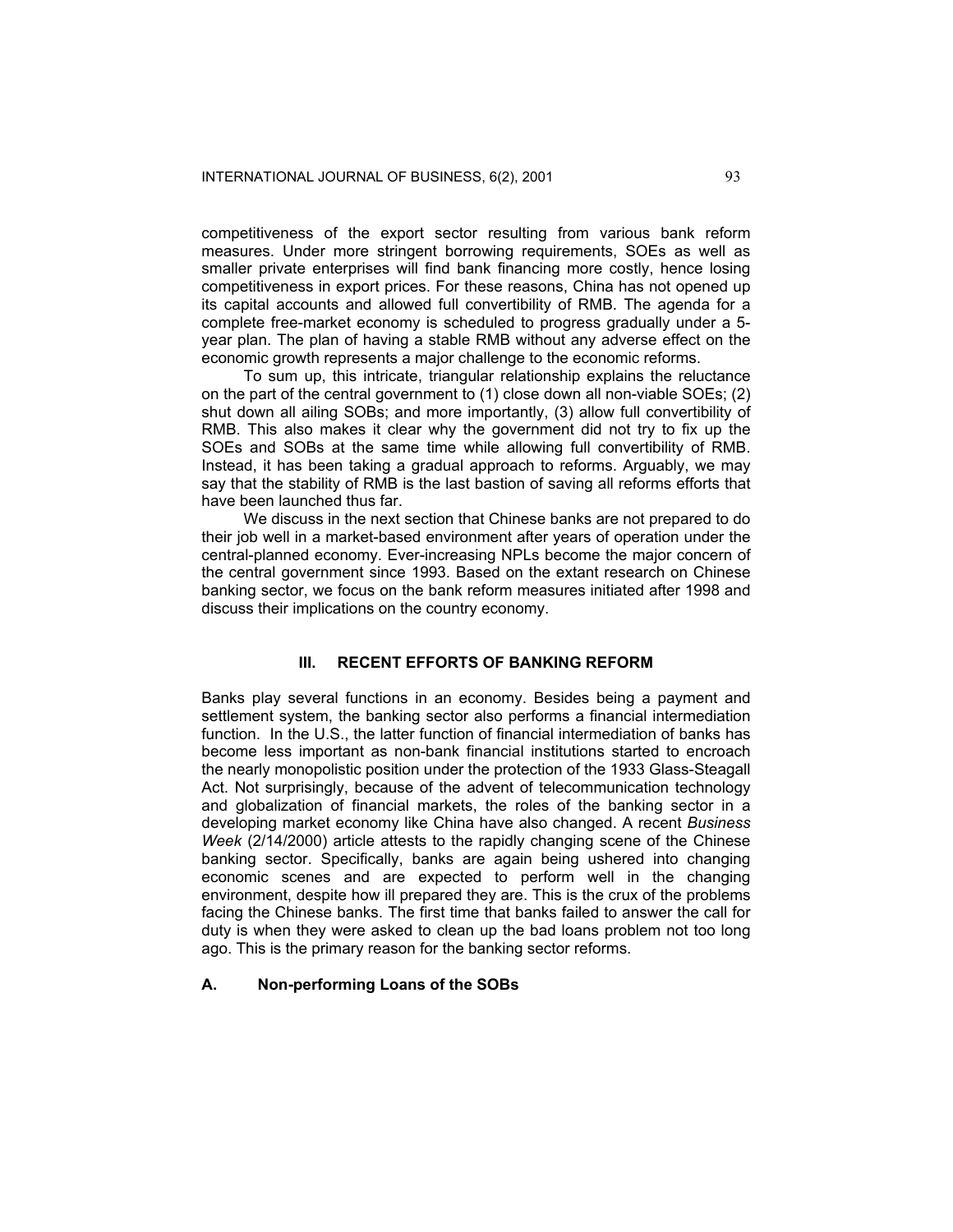As mentioned in section II, the origin of NPLs is deeply embedded in the bureaucracy of a central-planned economy. Since the majority of the policy loans is made to SOEs for making up the operating losses, operating inefficiency of the SOEs is then transferred to the SOBs. This risk-shifting phenomenon is well documented in the literature.

Putting NPLs of the SOBs in perspective, we summarize their uniqueness:

- 1. NPLs are almost exclusively owed by state-owned enterprises to the SOBs. This is because until very recently, only SOEs had access to credit from the formal banking sector in China. According to Moody's (2000), at year-end 1999, about 89% of all bank loans went to state companies, while only 11% or so were lent to the non-state sector, comprising township and village enterprises (7%), foreign-invested companies (3%), and private companies (1%).
- 2. As pointed by Lau (1999), and for those who are familiar with the Chinese business practices, the NPLs are lent out as "policy loans", meaning that the loans are made because of the policy that keeps SOEs alive in order to avoid social unrest and massive unemployment. In fact, policy loans are made and not expected to be paid back. As long as this policy exists, NPLs is a recurrent (or flow) problem.
- 3. The interest rates charged on the policy loans are not market rates, but still SOEs are not able to service them.
- 4. Some of the loans lent by SOBs went to finance the real property bubble and excess capacity across a broad range of industries.

The amount of bad loans in the Chinese banking system is widely cited to be 20-25% of the total loans, although no official data is released for confidence reasons. According to Fitch IBCA (1998a), the total is made up of bad loans to SOEs, which accounts for 10-15%, and the property bubble of the early 1990s for another 10%, giving a total of 20-25%. *Business Week* estimates that the total amount is about US\$250 billion, which is 25% of all outstanding loans. Bonin and Huang (2000) estimate of the proportion of the NPLs is at least 30%, which is on the high side as compared to other estimates. They figure that the costs of completely restructuring the banking sector are about 20% of the GDP. Lau (1999) and Mo (1999) estimates are lower than the more recent estimates.

Not only the banking sector but also the non-bank financial institutions, including trust and investment companies, credit cooperatives, finance companies, and leasing companies, lose money. The total amount of bad loans in the non-bank financial institutions is also large. In this paper, we focus on the NPLs of the SOBs.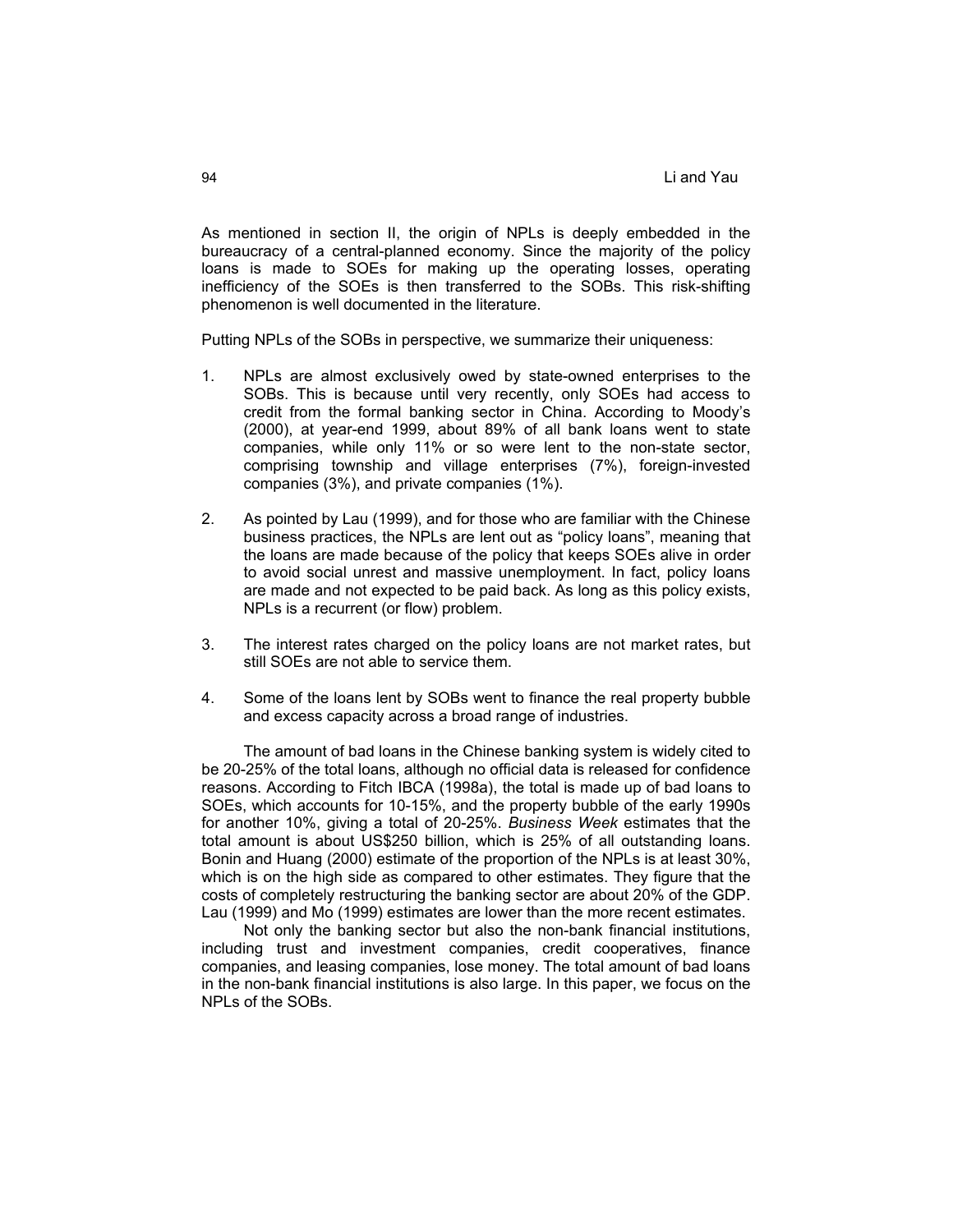## **B. Banking Reform Measures**

As soon as the NPLs problem became apparent, the government responded with a series of bank reforms. Measures initiated since 1998 to deal with the NPLs and improve the soundness of the Chinese financial system are summarized below.

- 1. Recapitalizing the four state-owned banks starting with RMB 270 million (US\$32.5 billion) in August 1998.
- 2. Requiring banks to adopt a risk-based system of classifying bank loans. The NPLs loans are classified into four categories in accordance with international standards if loans are overdued for three months: special mention, substandard, doubtful, and loss. Implementing a risk-based loan classification system to replace the one based on the overdue period is an advance in capital risk management.
- 3. Requiring banks make loans on a commercial basis as stipulated in the Commercial Bank Law passed in May 1995, which requires the SOBs to assume exclusive financial responsibility. Also, effective from January 1, 1998, the People's Bank of China (the central bank) replaced the credit plan system (which used to allocate credit for working capital loans and fixed investment loans to loss-making SOEs) with an indicative, nonbinding target as a reference for commercial banks to plan their business. Lardy (2000), however, is not so optimistic about the development

of a commercial credit culture. He uses some institutional and empirical evidence to suggest that it is still at an early stage. For one, the continued rapid growth of lending relative to gross domestic output, suggests that a commercial credit culture has yet to emerge. For another, allocation of a disproportionately large share of loans to state and collectively-owned companies continued. This pattern of lending is also true to non-bank financial institutions.

4. Reorganizing the central bank and thus banning local governments from influencing the lending decisions of the banks.

China has adopted a regional bank supervision system similar to the Federal Reserve system of the U.S. Nine regional banks are combined from the 31 provincial offices of the PBC to oversee several provinces. Presidents of the regional branches of the People's Bank of China now outrank provincial governors and first party secretaries and should be more able to rebuff requests for political loans that are directed to banks that they supervise.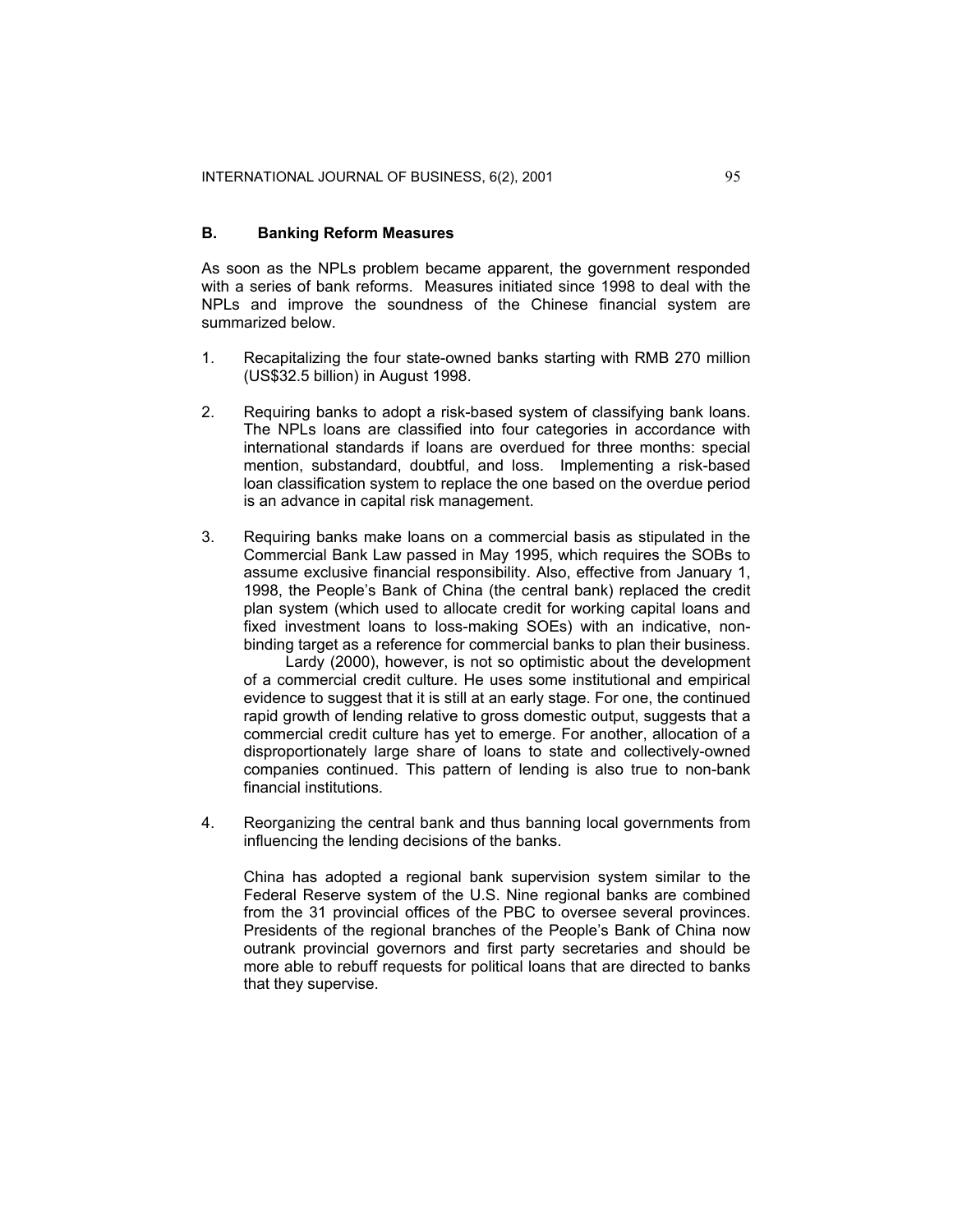5. Transferring the NPLs of the four large SOBs to the four newly established asset management companies (AMCs) – Cinda, Huarong, Changchong, and Dongfang.

AMCs were established to deal with the NPLs of the four SOBs, financed by issuing government backed bonds. They purchased NPLs at face value from the banks in exchange for equity positions in the borrowing firms. The primary objective of the AMCs is to recover as much as possible through a combination of liquidation, auction, securitization, sale of equity, mergers and acquisitions, and private placements of the assets they acquire. Thus, AMCs operate more like asset holding companies, loan workout agencies and as much as venture capitalists.

Lardy (1998b) believes that the AMCs can only recover more through sale of equity via initial public offerings (IPOs) rather than relying on auction and liquidation, as in the case of the Resolution Trust Company in the U.S. He attributes the difficulty in liquidation to the antiquated bankruptcy laws in China under which recovery of loans through auction is usually low, around 10 to 15 percent. As such, AMCs would recover very little and thus it is expected that they would most likely take other alternatives instead.

More interestingly, Lardy (2000) suggests that the lack of corporate governance in corporate China may also lead to the above conclusion that relatively low rates of recovery on the investment by AMCs is expected. He cites the case of Cinda in which the AMC, after becoming the majority owners of the borrowing firms, could hardly exercise its rights. The lack of corporate governance and such a concept in China is now a major area of concern for international investors whose investments are highly sought after by China. In section IV, we update and review the recent research findings regarding corporate governance in China and discuss what should be done to instill such culture in China. The implication of the lack of corporate governance is a lower stock price for these firms when they are listed on a stock exchange.

Lardy (2000) also recognizes that the stage of development of the capital markets in China can significantly affect the outcome of the NPLs workout scheme. For instance, the absence of large institutional investors, such as pension funds, mutual funds and insurance companies in the U.S. that could invest in equities on behalf of millions of households and policy holders, could lead to a low recovery rate by either securitization of the loans or IPOs. Likewise, the lack of efficient secondary markets for the NPLs makes securitization of NPLs difficult. Hence, Bonin and Huang (2000) believe that deep discount on NPLs in the secondary markets will lead to low recovery. Furthermore, there is a shortage of skilled personnel who have experience in all these capital market activities, e.g., loan recovery, venture capital activities, and investment banking.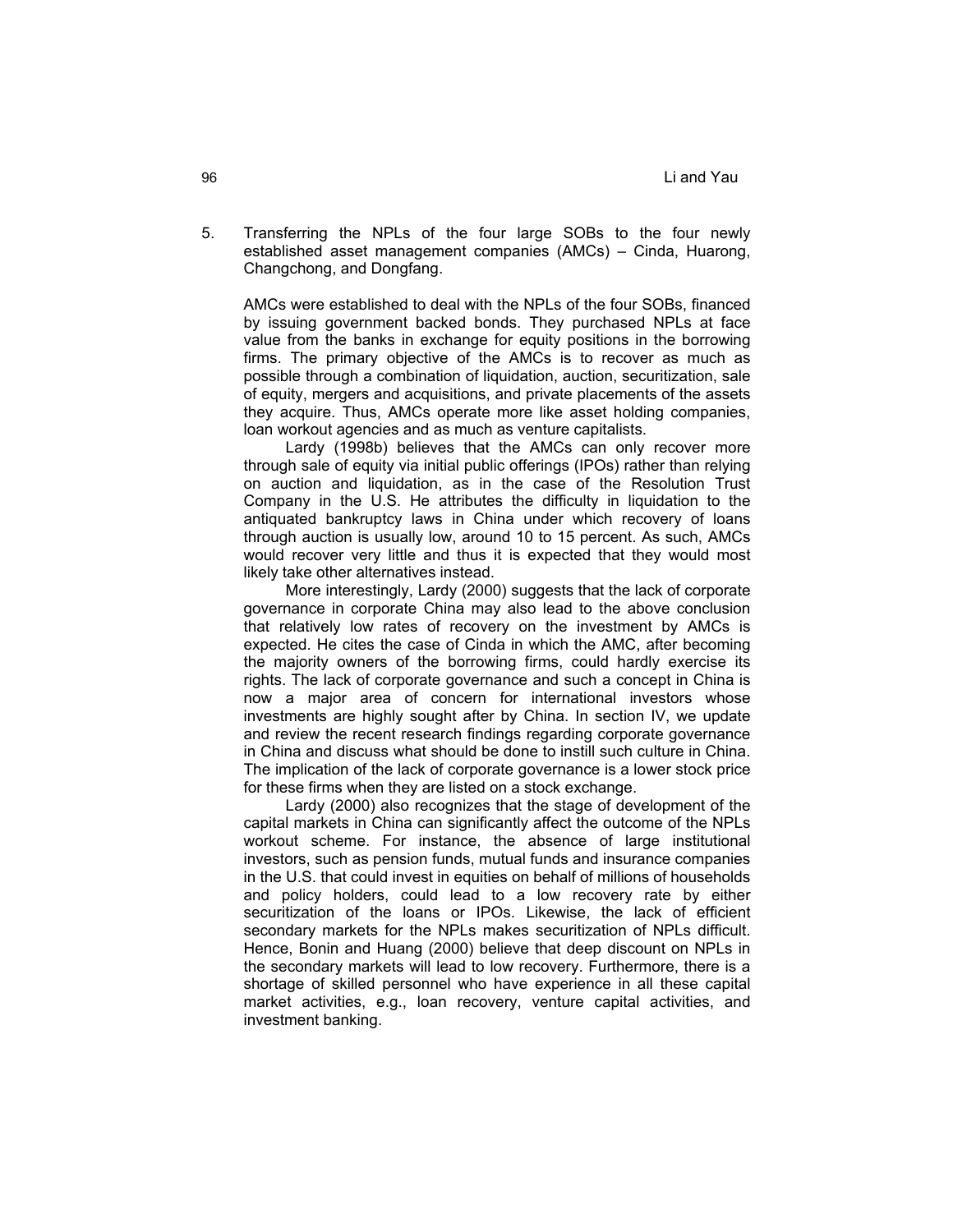The recently announced merger of the two stock exchanges, the Shanghai and Shenzhen, is another step toward a more efficient market. It is hoped that the combined stock market will reduce trading costs, improve market oversight (all trading will be regulated by one agency – the China Securities Regulatory Commission), and most importantly, allow hundreds of cash-strapped state enterprises to raise money in preparation for China's entry into the WTO. The size of the combined market has over 1,000 class-A stocks listed, with a total capitalization of more than US\$500 billion, already rank among Asia's largest. In addition, class-B shares traded have a capitalization of about 5% of that of class-A shares. Once the exchanges are merged, there is a plan to launch a NASDAQ-style market for high-tech companies and other start-ups, including both state-owned and private firms.

On the debt financing side, the undeveloped domestic government bond market does not help much in solving the NPLs problem. The market is huge given the size of the country's economy, with over RMB 1 trillion (US\$120 billion) of outstanding issues at the end of 1999 (Table 1). There will be a steady flow of new issues sold in 2000 as the government maintains its policy of infrastructure spending. Moreover, as the interest rates remain low and corporate credits remain weak, the banks will have little alternative but to buy the government and policy bank bonds. Corporate issuance is not expected to increase in a major way relative to the government market.

Lardy (2000) estimates that the present bond market is too small to absorb all the costs involved which he puts it as about 30% or more of GDP, or twice as much as the current treasury debt issued to date, in the debt-equity swaps of the AMCs as well as patching up the balance sheets of non-bank financial institutions. He also questions whether the depth and liquidity of the bond market would be adequate to facilitate the issuance of bonds that are necessary to finance the recapitalization of the financial system.

China's bond market cannot be evaluated in the same fashion as in other developed markets in terms of depth since most bonds are bought and held to maturity by banks. Depth and liquidity are important for markets where investors do not hold bonds for long-term purposes. As long as foreigners are not permitted to participate in the bond markets, these issues are not pressing. It is interesting to note that trading in the secondary bond market was even less in 1999 when demand for longterm bond holdings was great because of low interest rates and few credit alternatives available for bank investments. However, as Lardy (2000) points out, a highly liquid secondary market is a necessary condition prior to attracting investors who would invest in the new issuances of bonds for recapitalizing the SOBs. Thus, further development in the debt market is necessary to attract foreign investors.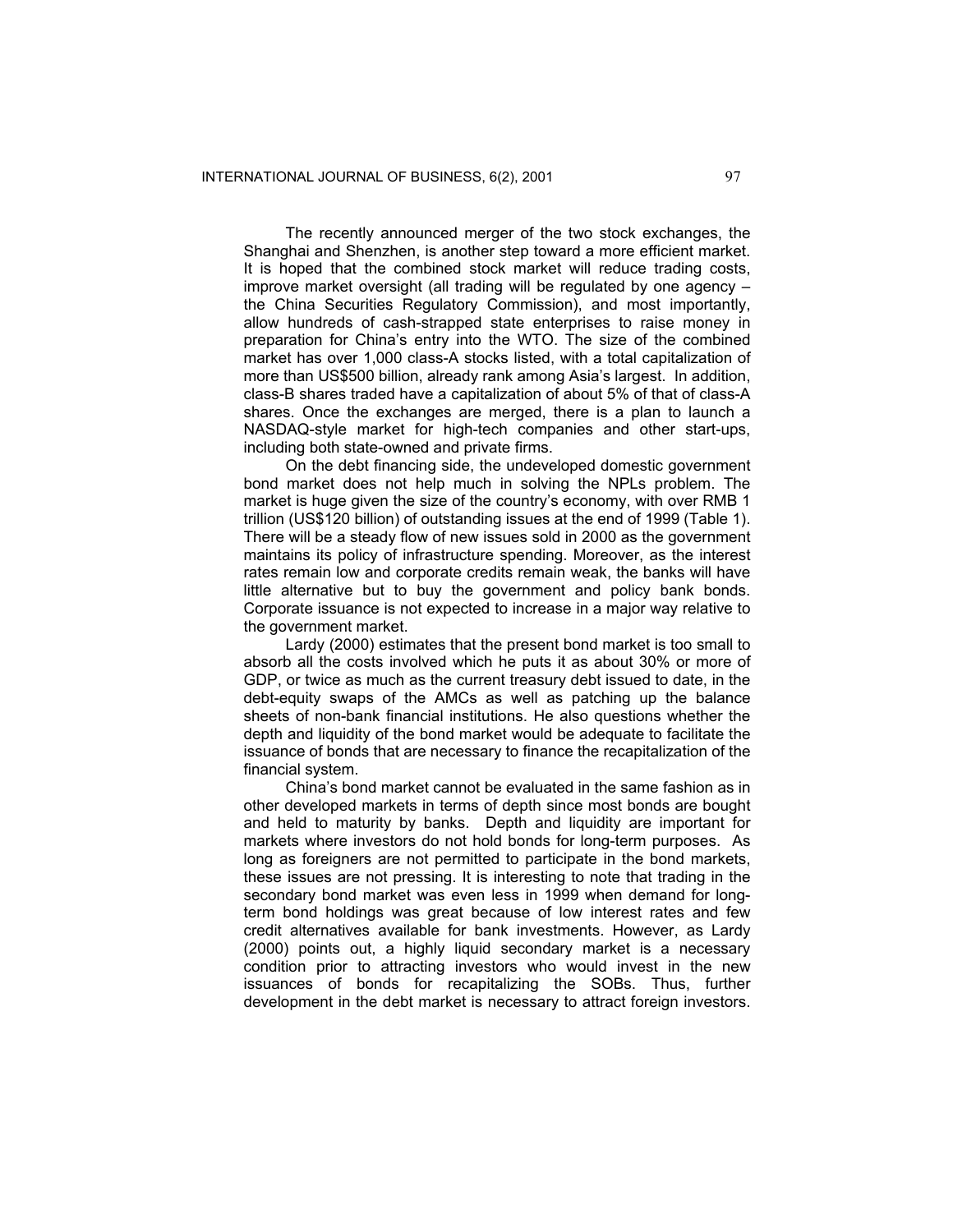More importantly, the opening up of the capital accounts and full convertibility of RMB are prerequisites for attracting foreign investments.

|                                     |      |                    |           |        | Maturity of instruments outstanding (RMB billion) |        |                  |      |       |
|-------------------------------------|------|--------------------|-----------|--------|---------------------------------------------------|--------|------------------|------|-------|
|                                     |      |                    |           |        | 1Yr 2Yr 3Yr 4Yr 5Yr 6-10yr-10Yr+Total             |        |                  |      |       |
| Government 1999 155.29 171.48 83.27 |      |                    |           |        | 128.67                                            | - 30   | 249.35 96 914.06 |      |       |
|                                     |      | 1998 114.45 115.29 |           | 155.48 | 28.27                                             | 128.67 | 89.95 100 772.11 |      |       |
| Corporates                          |      | 1999 3.20          | 7.70 4.78 |        | 3.50                                              | 3.18   | 3.85             | 2.40 | 28.61 |
|                                     | 1998 |                    | 3.20      | 1.50   | 7.70                                              | 3.50   |                  |      | 15.90 |

**Table 1**

Source: *Guide to Asian Currency Bond Markets 2000*, Finance Asia, March 2000

- 6. Letting non-bank financial institutions such as the Guangdong International Trust and Investment Company (GITIC), the Guangzhou International Trust and Investment Company (GZITIC) and Guangdong Enterprises to bankrupt in October 1998. This unexpected change of government stance towards non-sovereign loans conveys a clear message to the market that the government is not responsible for all the foreign debt, only those registered with the approved authorities, and thus lenders beware. This helps reduce the moral hazard problem in the future.
- 7. Liberalizing interest rate regime

The latest banking reform measure is the uplift of controls on foreign currency lending and some deposit rates in September 2000, a major step toward liberalizing its rigid interest rate regime (see Table 2). However, this is not expected to have much impact on the banking business, deposits and the economy. But, it is a small step toward a liberalization of China's currency regime.

Lastly, according to *Business Week*, several measures, inter alia, are under consideration by China:

- a) Let more banks to list on exchanges, such as Shanghai Pudong Development Bank in November 1999 in the Shanghai Stock Exchange:
- b) Raise foreign banks' tax rates to bring them more in line with local banks (foreign banks pay half of the 33% profit taxes paid by local banks); and
- c) Lend more to profitable, private sector companies.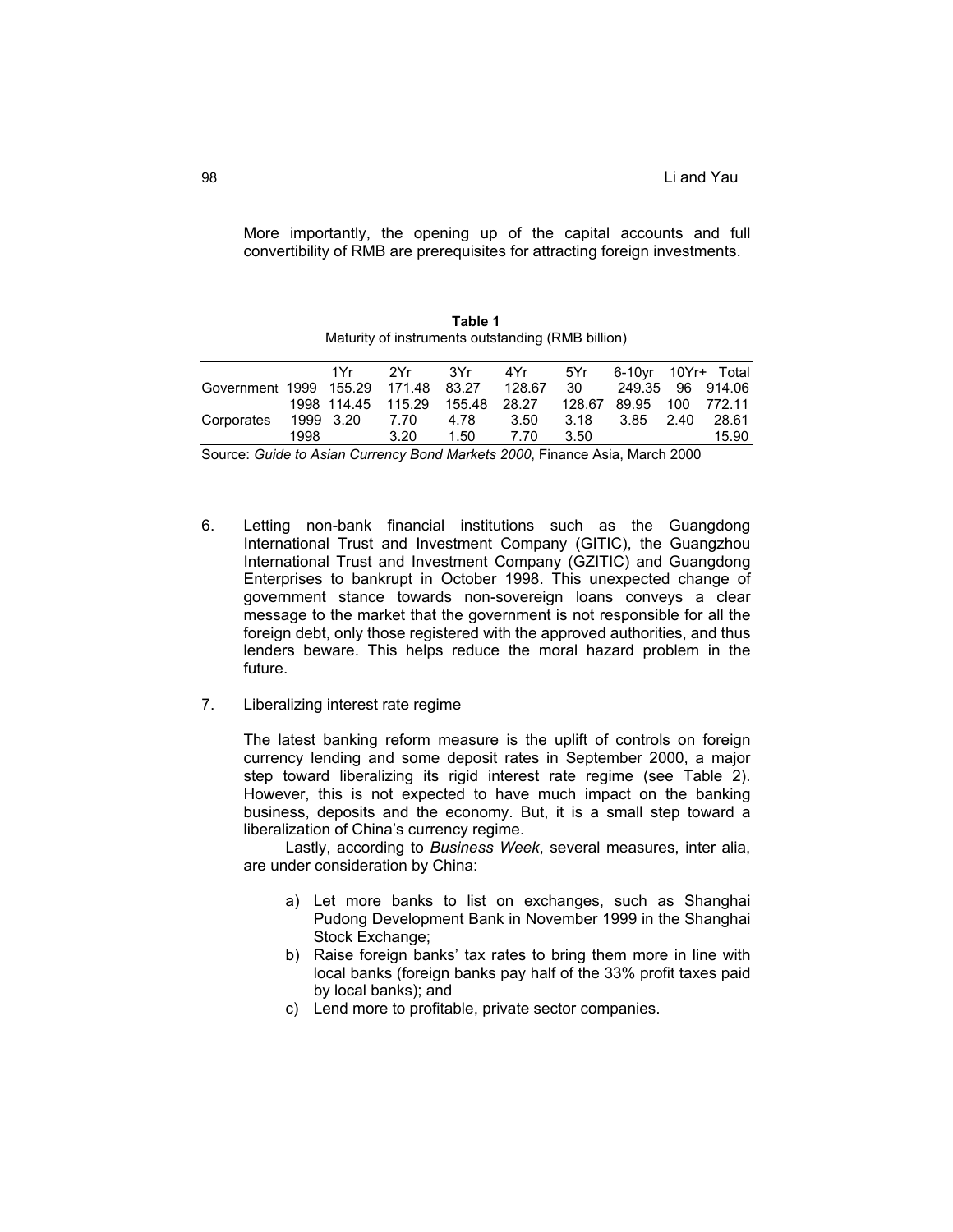| Table 2                                 |  |  |  |  |  |  |  |  |
|-----------------------------------------|--|--|--|--|--|--|--|--|
| The latest update on the banking reform |  |  |  |  |  |  |  |  |

1. Transfer of NPLs is nearly completed.

As of end-August, a total of about RMB 1.3 trillion (US\$157 billion) of problem loans have been transferred from the four state banks to their respective AMCs. It accounted for about 20% of the banks' combined loan portfolios at end-1999.

2. Liberalizing interest rate regime.

Starting September 21, 2000, financial institutions begin setting their own hardcurrency lending rates. Benchmark rates on hard-currency deposits in excess of \$3 million, are set by the China Banking Association. And rates for deposits below \$3 million are still set by the central bank. However, lending and deposits rates for RMB are still fixed by the central bank.

Source: *Moody's Banking System Outlook*, August 2000; *The Wall Street Journal*, September 6, 2000.

## **IV. CHALLENGES TO RECENT BANKING REFORM EFFORTS**

Following the report of the recent banking reform progress, we discuss some of the major challenges to banking reforms. There are several issues that beg for solutions:

1. The probability of success of the current bank recapitalization problem, especially the efficacy of the asset management companies in dealing with the NPLs;

Mo (1999) questions the adequacy of capital injection. He suggests to stop the flow problem, i.e. the flow of NPLs, instead of keep injecting capital, which is doomed to fail with precedents in eastern and central European economies.

As discussed in sections II and III, the NPLs problem and the associated bank recapitalization program are closely related to the interdependence between the credit allocation decision-making process of the SOEs, SOBs, and state officials. Li and Zhu (1999) suggest that current reform measures that focus on recapitalization and recentralization of the banking sector fall far short of addressing these two problems. The first problem is the interference by the government agencies with the bank business. The second problem is the fact that state controls leads to a non-market oriented mechanism for selecting and rewarding bank management. They contend that in order to solve the bad loan problems, banks must either collect them from the borrowers or increase their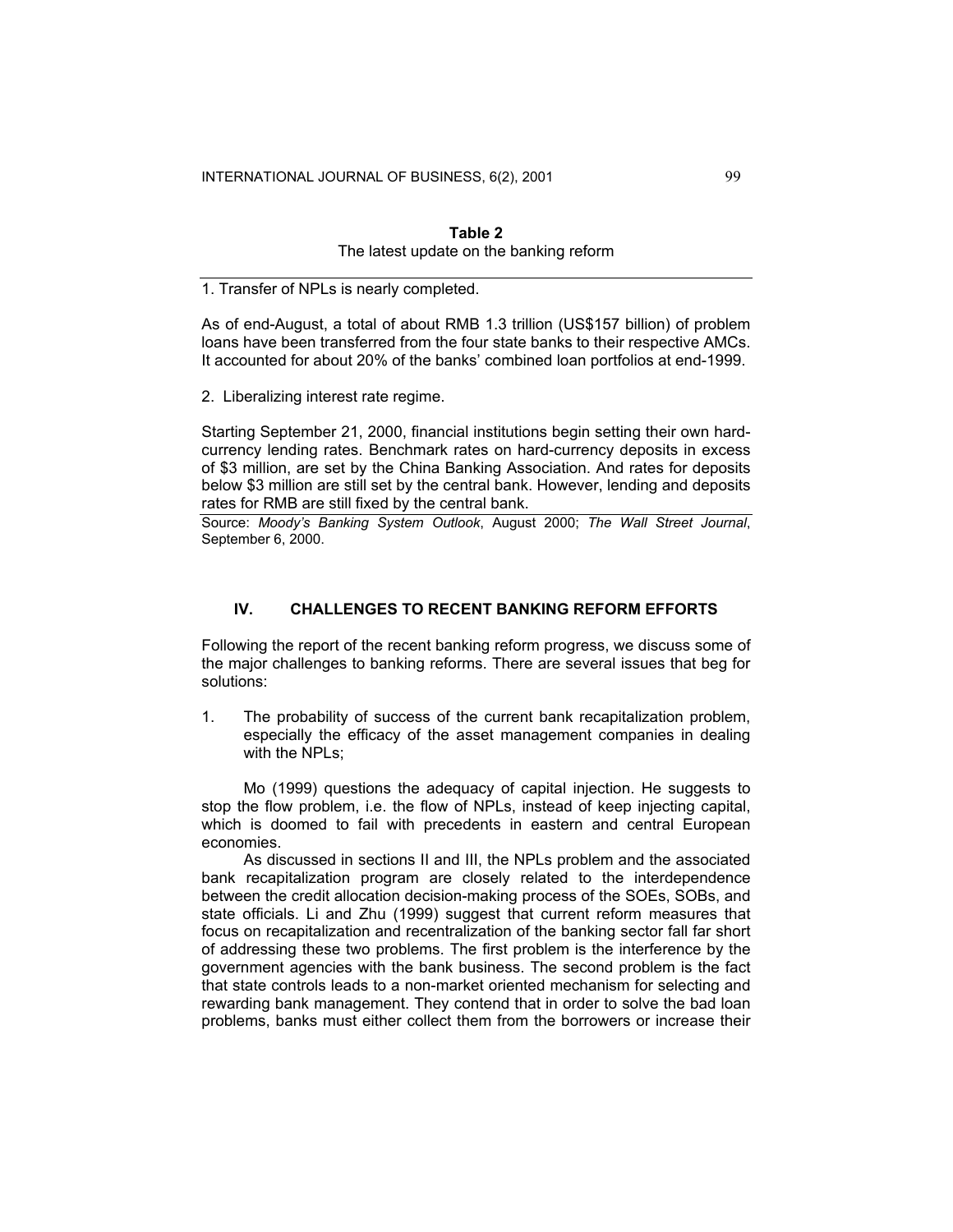own revenue to offset the losses. The first alternative is difficult given the interdependence of SOEs and SOBs and the state and the need to lend heavily to fund massive infrastructure spending to reflate the economy. The second alternative depends on the management of the banks of their new lending. Lending to profitable companies in fast-growing private sectors seems promising.

Bonin and Huang (2000) propose the following to manage the bad loans problem in addition to current practices:

- a) terminating policy loans;
- b) introducing private and foreign strategic investors in the NPLs market;
- c) redefining the relationships between the parent banks and the AMCs; and
- d) transferring problem enterprises' deposits as well as NPLs from parent banks to AMCs.

As discussed above, problems involving NPLs are quite complex. Solutions suggested by previous studies are either too specific to the issues that they analyzed or too general if they are policy-oriented. Nevertheless, China has been very receptive to these recommendations.

2. Legal foundations for the success of the equity and debt markets

There is no doubt that China lacks the legal infrastructure that includes supervisory, regulatory and accounting standards. For example, the lack of modern bankruptcy laws prohibits the full recovery of NPLs as discussed in the previous section. But, to build the legal and regulatory infrastructure from the ground up takes time and talents. Progress has been made. For example, the decision to merge the two stock exchanges besides economic reasons was based on the consideration of improved regulation. In addition, the China Securities Regulatory Commission has been re-modeled after those of the western countries.

3. Fiscal sustainability of the bank reform program

Lardy (2000) argues that even if the institutional obstacles that hinder the progress of bank reforms could be overcome and AMCs work smoothly, bank recapitalization and related reforms will pose a considerable fiscal challenge for China's central government. He shows that net issuance of treasury debt as a percent of central government expenditures, the latter inclusive of interest expenditure, increased from 19 percent in 1993 to 46 percent in 1998. Consequently, the interest burden of treasury debt also grew 10 folds in five years in 1998 or grew from 3.8% in 1993 to 15.5% of the central government outlays in 1998.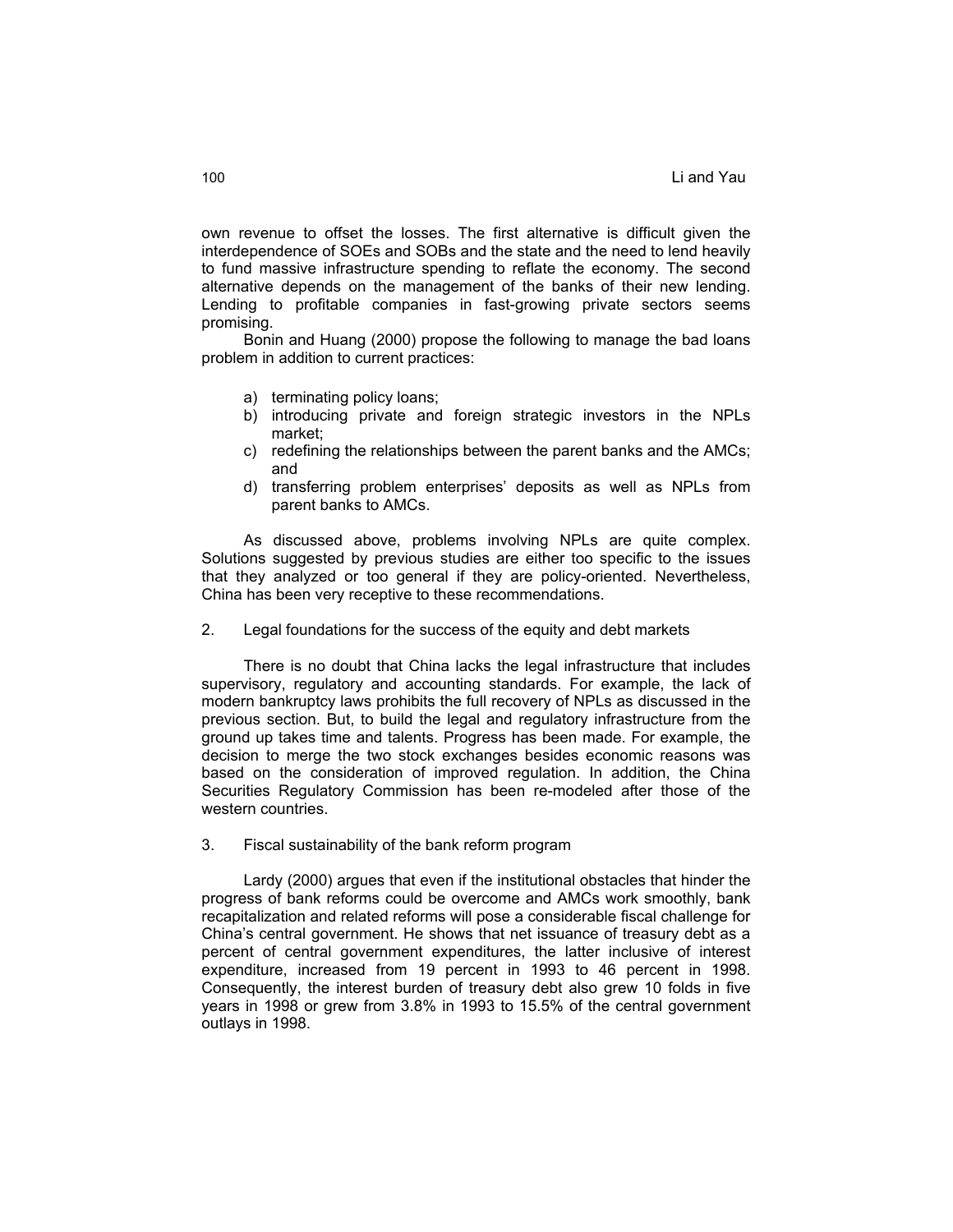Lardy (2000) shows concern about the fiscal challenge of bank restructuring. He argues that because the ratio of domestic treasury debt to GDP in China is low, leaving considerable headroom for additional government bond issuance to finance the write-off of NPLs in the state-owned banking system. He argues that the conventional wisdom fails to consider adequately both the limited fiscal capacity of the central government and the rapid growth in recent years of government debt, both treasury debt and other debt obligations of the central government. His analysis suggests that a successful program of financial sector restructuring depends critically on both further fiscal reform and the rapid development of a commercial culture in the financial system.

In contrast, Lau (1999) concludes that the Chinese economy is not in imminent danger of financial collapse, despite the existence of a significant stock of NPLs. Moreover, while the existence of the NPLs and their continual increase over time are not desirable, they do not yet pose a serious threat to the solvency of either the banking system or the central government. He believes the system is sustainable for at least another decade or longer. He believes that this is not the right time to radically reform SOEs since the economy is weak and slowing. The fiscal situation can certainly support a couple of years of deficit running without significant adverse effects, especially given the low rate of growth of non-government aggregate demand and the low, indeed, negative, rate of inflation currently prevailing in the economy.

This may be one of the areas regarding bank reforms that economists disagree most. The fiscal sustainability of the bank reform program determines the pace of gradual transition from the state of financial fragility to financial strength. The collapse of any sector of the state enterprise, either SOEs or SOBs, could throw the country into socio-economic and political turmoil. In order to proceed slowly and prepare for eventual opening up of the economy, including full convertibility of RMB, fiscal support for these two sectors must be sufficient and correctly estimated. The stronger the fiscal support, the sooner China can afford opening up of its economy completely, i.e. capital accounts and full convertibility of RMB. This is definitely one of the areas that current research is lacking.

4. Competitiveness of the Chinese financial institutions with China's entry into WTO

China's entry into WTO serves as a rude awakening to both the SOEs and SOBs. Since the discussion of China's entry into WTOs, they have started to realize that their monopoly power bestowed to them by the state would eventually dissipate. SOBs eventually have to face competition by foreign banks, although complete opening up of the financial sector is not expected to take place soon. The question is by introducing competition, will the Chinese banks be able to handle the competition and improve efficiency? If not, what would be the costs paid by the whole nation?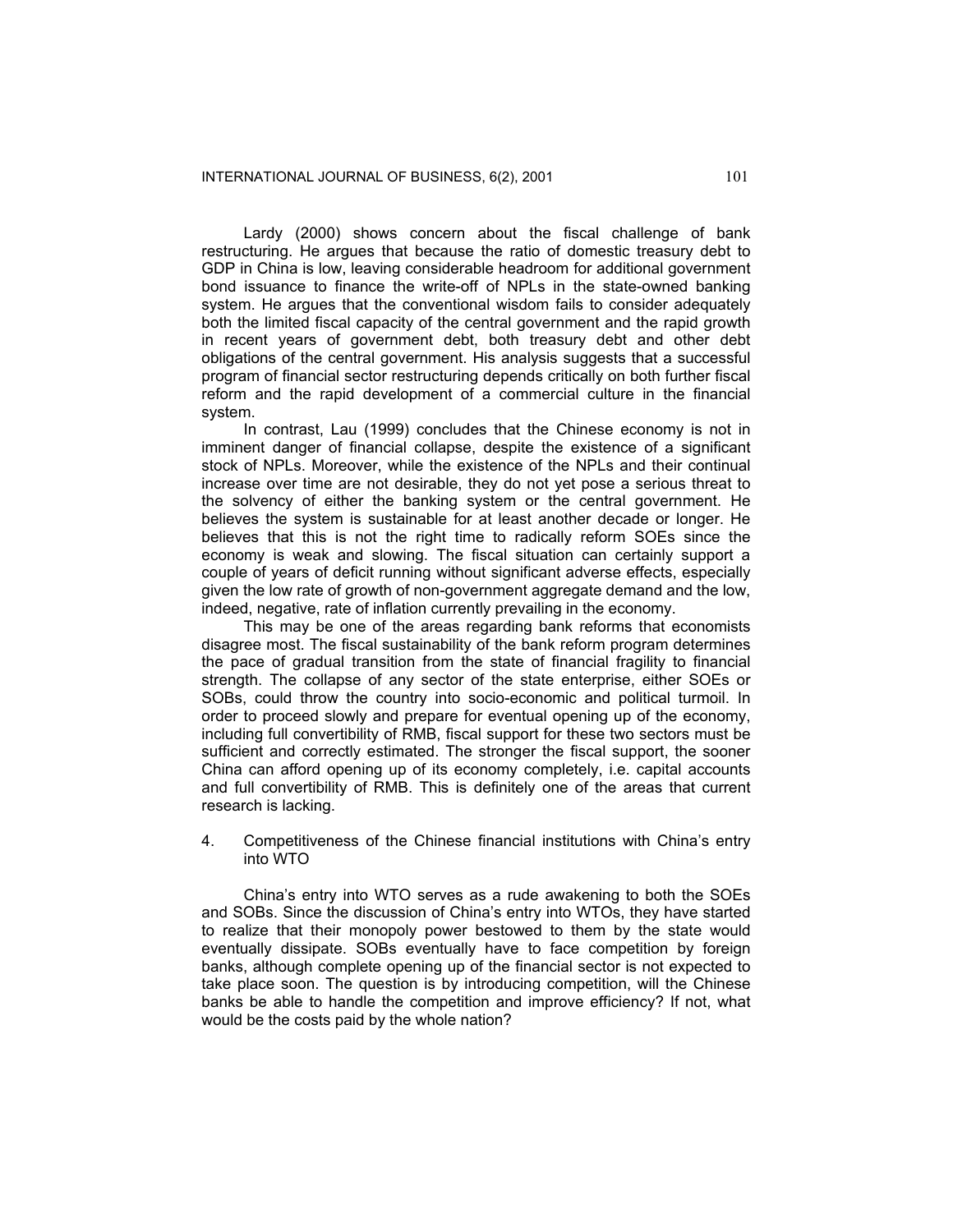As Li and Zhu (1999) point out correctly, simply by introducing foreign competition would not be sufficient to improve efficiency. If the Chinese banks are not allowed to operate in an environment such as the foreign banks in terms of making business decision, they are doomed to fail. Thus, fundamental changes in the structure of ownership and incentives would be the necessary changes in complement to competition.

It is, nevertheless, time for them to modernize and operate on the basis of free and fair competition. While Moody's (2000) is positive about the introduction of foreign competition to the domestic banking sector, it is cautious about the severe problems, which it may bring. Domestic banks, as well as foreign alike, are preparing for keen competition. Some Chinese banks have started to diversify their loan portfolios into different sectors that will increase their return on their capital. Instead of lending to the traditional commercial real estate development, banks have started to lend actively to high-tech and housing industries. Some banks are busily seeking for public listing to obtain fresh capital, while some are looking for strategic partners with other domestic or foreign banks. Many foreign banks plan to expand their local operations once China joins WTO. Meanwhile to pave the way for the eventual opening up of the banking sector to foreign banks, the central bank is liberalizing interest rates (see section III, Table 2), which government officials hope will force state banks to overhaul their business practices.

The 5-year agenda for opening up the domestic banking sector to foreign banks is as follows:

- a) Foreign banks will be allowed to handle all foreign currency transactions in China for foreign customers immediately after its entry to the WTO;
- b) Foreign banks will be authorized to carry out foreign currency transactions for mainland customers one year after entry;
- c) Two years after entry, foreign banks will be permitted to conduct local currency business in RMB with Chinese enterprises, and
- d) Five years after joining the WTO, foreign banks will be allowed to take local currency deposits from Chinese individuals from anywhere in the country.

As Moody's November 1999 report points out, the 5-year timetable that China has given itself is too ambitious by any standard, particularly in light of the weak state of financial system. However, analysts and academics all agree that China's entry into WTO will pose no immediate threat to the Chinese banking sector. This is simply because the market penetration and business activities carried out by foreign banks are very limited, primarily because they do not have sufficient sources of local currency funding. However, the number of foreign banks and their representative offices are growing and branching into different major cities. Once foreign banks are allowed to take RMB deposits, their capacity to do RMB business will be significant. Meanwhile, China's entry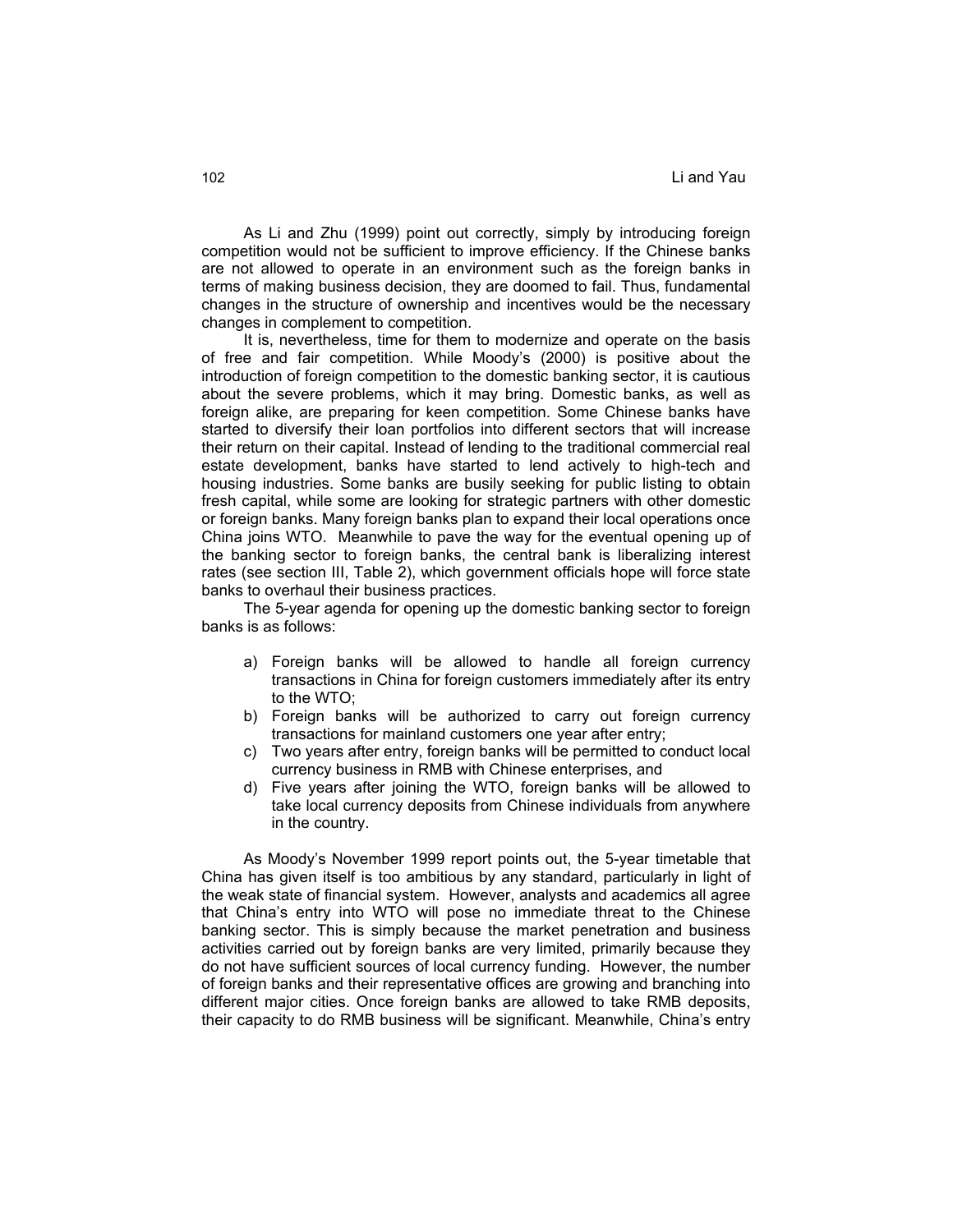into WTO will speed up the commercialization and restructuring processes of the banking sector. It serves as a good catalyst for further reforms that eventually will bring China to a true market economy. The long-term benefits of increased foreign competition are clear.

#### 5. Weak or absence of corporate governance

Along with the restructuring measures in the SOBs and SOEs, the Chinese government must recognize the importance of improvement from within. With the closing of the  $15<sup>th</sup>$  Communist Party Congress, an identified strategy of "grasp the large, release the small" has been spelled out among both state-owned and private-owned enterprises. China is in high hope of competing in the global market. Policymakers are hungered for China's best state enterprises ultimately to resemble South Korea's business groups, known as chaebols. However, chaebols are also to be blamed for bringing Korean economy into crisis. Top officials in Beijing are cautious to recognize all precautions to prevent a similar lesson from Korean conglomerates. Among all, corporate governance is one of the immediate issues to be acknowledged.

The success of any economic reforms lies on both exogenous and endogenous control mechanisms. Exogenous control mechanisms emphasize on an effective takeover market. Endogenous control mechanisms concern efficient internal corporate governance. The interaction of an effective takeover market and an efficient internal governance system helps provide a fluent market and establish a proper culture for corporate control. Similar to Lardy (2000), Li (2000) argues the terminology of corporate governance is acknowledged but the concept is non-existing. Li contends that Chinese enterprises must look into models established in other developed countries, such as the U.S. and the U.K. Many practitioners also share her concern.

To resolve problems in the SOBs and SOEs, China must develop a sophisticated capital market. Yet, operating an efficient capital market requires culture in proper corporate governance. And the key element in internal corporate governance hinges on an effective and vigilant board of directors. To ensure board of directors working for the best interest of shareholders, a welldesigned compensation package must be in place. In the public sector, since the capital market in China is still far from that of her U.S. counterpart, both companies and domestic investors have minimum knowledge on building up a board that can work for them. For instance, Xu and Wang (2000) argue that director information and compensation are misleading even for those listed in the Shenzhen Stock Exchange. Even though the China Securities Regulatory Commission requires publicly traded companies to disclose information, only less than half of those companies provided details in reports. They suggest that most of the directors are compensated much higher than reported. The inaccuracy in report is due to two reasons: companies fear shareholders' discontentment and directors' compensation exceeds what is allowed in the law.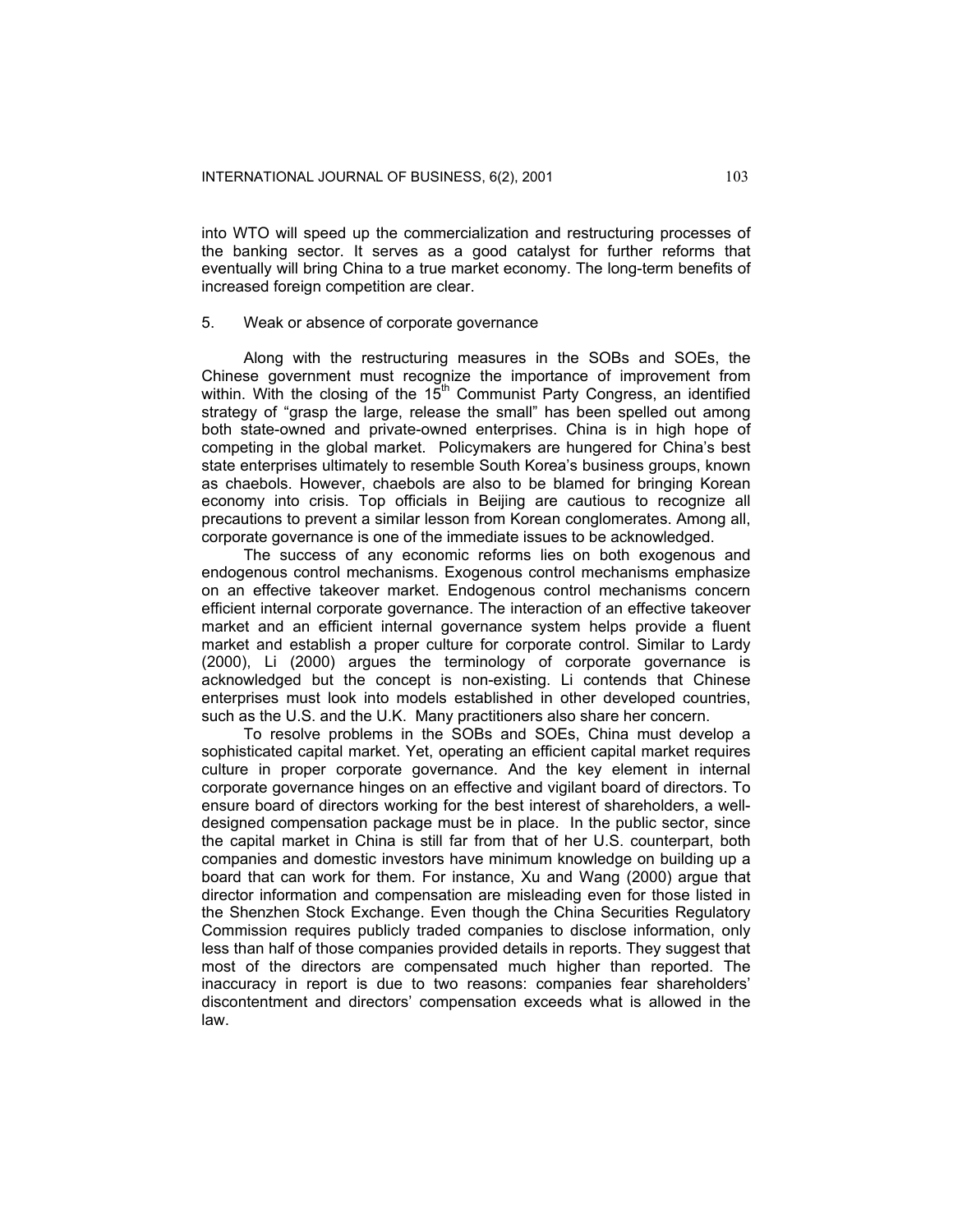In the private sector, the notion of corporate governance is also weak. Since the economic reform began in 1978, many new private firms have been born. Initially, many of them were designated as "collectively-owned" to avoid the label of private ownership. After more than twenty years of economic reforms, China has now developed a sizable and vigorous private sector. Liang and Li (2001) survey members of Shanghai Association of Private Enterprises (SAPE) and find 66% of those 190 responded firms have some kind of board structure. Their finding confirms how underdeveloped the Chinese corporate governance is.

Successful economic reforms must come with the aid of an efficient capital market. In return, to develop an efficient capital market, we believe both state-owned and non-stated owned enterprises must model their company structure and board composition after those of developed economies, such as the U.S. and U.K. Until then, Chinese economic reforms can only be implemented half-heartedly and hindered by the lack of corporate culture and governance.

#### **V. CONCLUSION**

From the economic theory, an open financial sector is no doubt the best route to economic growth. However, the pace of opening up the financial sector depends on the particular situation of the country. For China, concerns about the ramifications of closing down the SOEs and SOBs, and opening up the capital accounts, which may cause instability in RMB on the overall economy, are the dominant factors. Despite its eagerness for maintaining a continuous economic growth that began 20 years ago, China is proceeding cautiously with the choice of an inflationary or deflationary economy in achieving its economic goal.

We present an analytical framework for understanding the origin and nature of the problems associated with the SOEs and the banking sector. In this paper, we update, review, and discuss the most recent banking reform efforts of China and their challenges for the period from 1998 to August 2000. Our contribution to existing literature is putting the nexus of the problems in perspective, which may help predict the general trend in the economic reform efforts that China will pursue.

In reviewing the recent banking reform efforts and the NPLs problem in particular, we find that China has demonstrated a strong commitment to banking reforms as well as in the broader financial sector such as the insurance industry, the investment and trust sector, and the domestic stock and bond markets.

Although China has made significant progress in banking reforms since 1998, unresolved issues are still bountiful. For example, struggling SOEs are still burdening the banking system. The success of the bank recapitalization and efficacy of the AMCs in dealing with the NPLs is highly questionable. Likewise, doubts have been cast on whether China has the legal infrastructure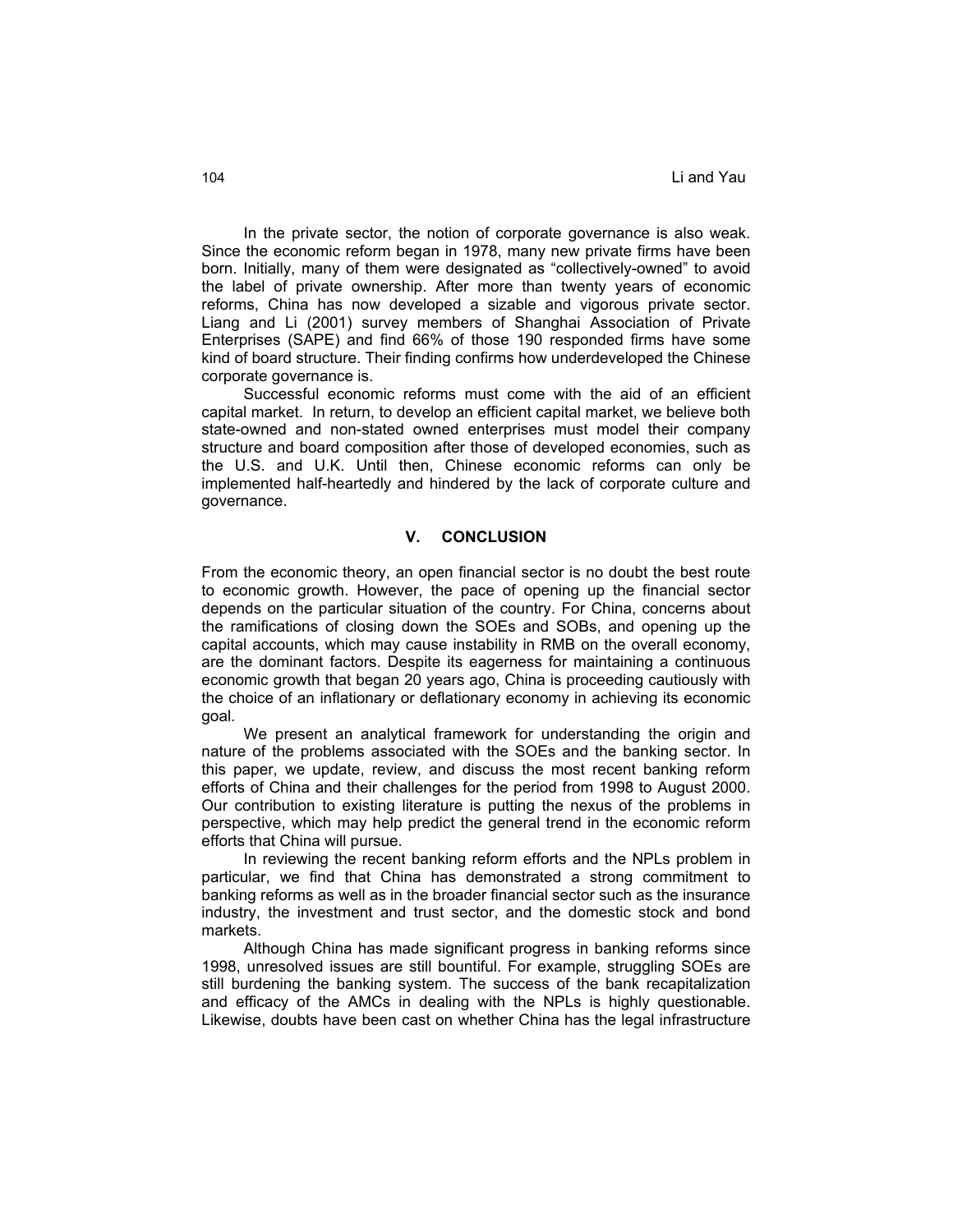to support a sophisticated capital market, which is a prerequisite for sustaining growth in private enterprises in the future. Despite substantial progress has been made in the last two years, transparency is poor and accounting and regulatory standards are still low relative to international standards. Furthermore, the fiscal sustainability of the bank reform programs has been questioned. Yet, there is no consensus on the issue among economists.

In contrast, most economists agree that China's entry into the WTO provides a strong catalyst for change and it is expected to bring long term benefits to the economy. In the meantime, Chinese banks will face tough competition against foreign banks since they remain undercapitalized, inefficient, and unprofitable. Their disadvantaged position is further hampered by their lack in credit skills and a commercial mindset or culture, although it is believed to be emerging at some banks. Tight government control still undermines governance and incentives at banks and hampers their commercial behavior and decision-making.

Last, but not least, as SOEs, SOBs, and private enterprises start raising capital from the stock and bond markets, corporate governance issues begin to surface. To date, corporate governance terminology has found its way into the companies' boardrooms, private or public, its meaning and concept remains absent from practice.

## **ACKNOWLEDGEMENTS**

The authors are thankful for beneficial discussions with Hung-Gay Fung, the editor, and Gary Shiu. Responsibility for any errors remains with the authors.

#### **NOTES**

- 1. Lau (1999), comparing the size of the Chinese economy and the U.S. in terms of GDP and per capita income, points out that despite spectacular growth of 10% in the last two decades, the Chinese economy is still relatively small.
- 2. See Fernald and Babson (1999).
- 3. For example, Woo (1994), McMillan and Naughton (1992), Sachs and Woo (1994), Lo(1997), to name a few.
- 4. See Huang, Woo, and Duncan (1999).
- 5. See Lau (1999), Mo (1999), Bonin and Huang (2000), and Lardy (2000).
- 6. Lau (1999) attributes most of the SOEs losses to factors unrelated to the profitability of the business operations of the enterprises. For example, the overburden of pension and social welfare liabilities such as housing, education and medical care, burden of the interest costs on loans incurred on the establishment of the enterprises in lieu of a founding equity, losses due to improper transfer pricing and other irregular practices, diversion or re-lending of loans for other unauthorized purposes. From the perspective of western financial management, however, profitability of the firm as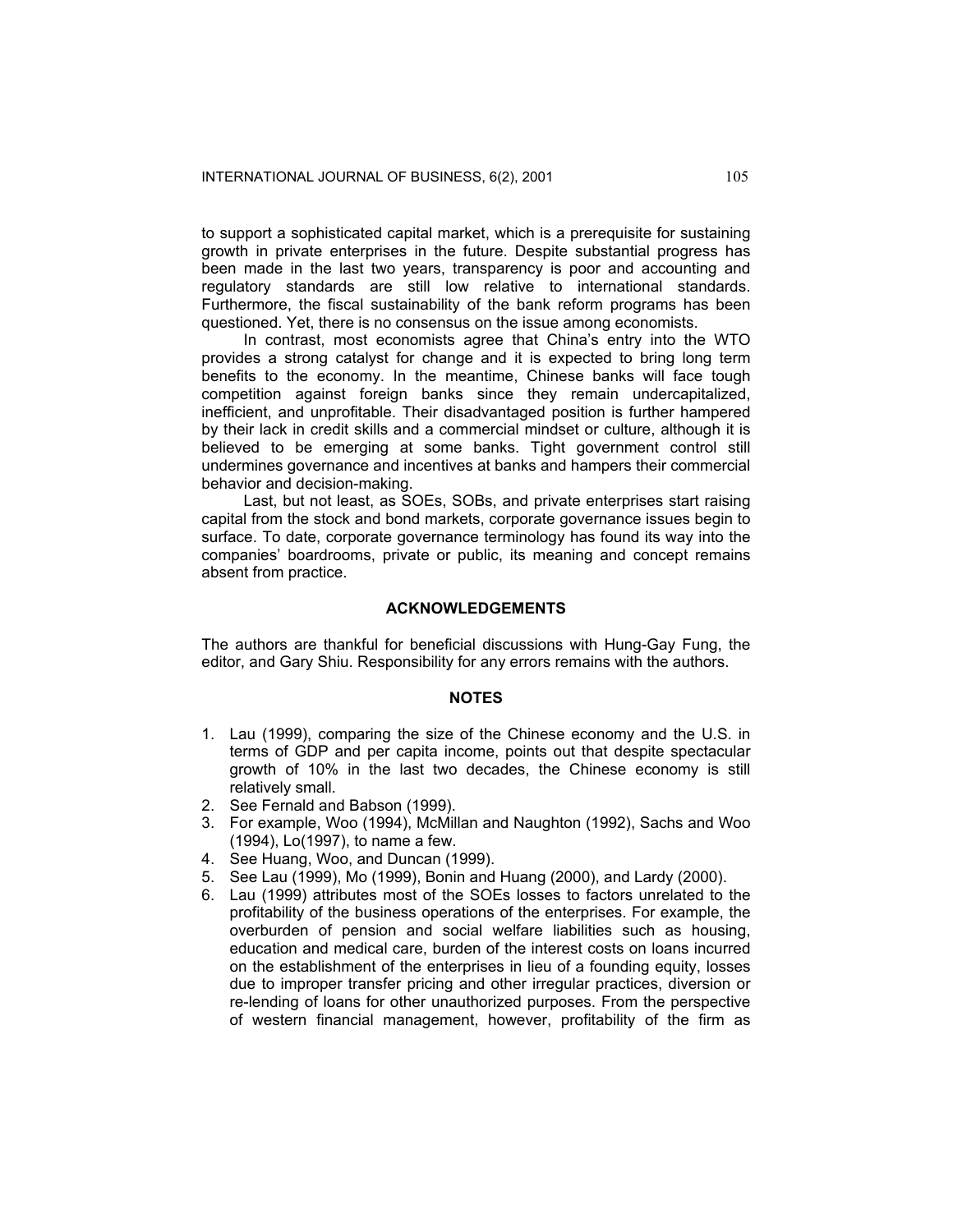measured by the return on equity depends on the return on its assets as well as financial leverage and other factors. Thus, in sharp contrast to centrally planned economy where cost of capital is not considered as part of the costs of operation, we believe the decision to employ financial leverage (versus equity) is an important business decision and it should be recognized by SOEs as the basic guiding light of financial health.

- 7. Lardy (1998b) suggests that the share of banks' financial intermediation is almost nine-tenths.
- 8. Lo (1997) points out that China was deliberating between inflation and deflation in dealing with the ailing banks at that time. It might have been inflationary should the government decide to bail out the banks by printing money. It might have been deflationary should the government decide to close down non-viable SOEs and restructure SOBs.
- 9. See Xu (1998).
- 10. For discussion and analysis of SOEs reforms, see Lardy (1998a), Huang, Woo and Duncan (1999), and Hu and Yu (1998). For bank restructuring up to 1998, Lardy (1998b) and Fitch IBCA (1998b) are excellent references.
- 11. Moody's (2000) cites the cases of CITIC and Everbright Group which may, sooner or later, break the Glass-Steagal barrier in China. In addition, conventional economics literature does not recognize the role of  $common$  commercial banks as  $1$  Lardy (2000) reports that non-bank financial institutions were also in financial troubles as early as 1996 when nonperforming assets equal to 50% of their total assets. The worse could be the rural credit cooperatives that had been officially declared insolvent by the People's Bank of China at the end of the third quarter in 1999. The stake at risk at the rural credit cooperatives was more than one trillion RMB deposited in savings accounts. China has thus launched a program to close failing rural credit funds, known as foundations.
- 12. "China's banks prepare for battle," *Business Week*, February 14, 2000.
- 13. For detailed description of recent banking reform measures, see Mo (1999).
- 14. See, for example, Lardy (2000), Lau (1999), Mo (1999).
- 15. See Lardy (2000).
- 16. "China's banks prepare for battle," *Business Week*, February 14, 2000.
- 17. Lau (1999) estimates that NPLs is about 2-3% of GDP in terms of annual flows; total amount US\$200 billion; NPLs to 1998 GDP is slightly above 20% (consistent with central bank's estimate). Mo (1999) citing Peoples' Bank of China's end of 1997's NPLs figure: 20-25% of total bank loans or about RMB 1500 billion (US\$ 180 billion). This amount is just under 20% of the GDP. He estimates 6-7% of the total NPLs are irrecoverable or RMB 400 billion (US\$50 billion), and if international accounting norms were applied, the number would even be higher.
- 18. Lardy (2000) reports that non-bank financial institutions were also in financial troubles as early as 1996 when non-performing assets equal to 50% of their total assets. The worse could be the rural credit cooperatives that had been officially declared insolvent by the Peoples' Bank of China at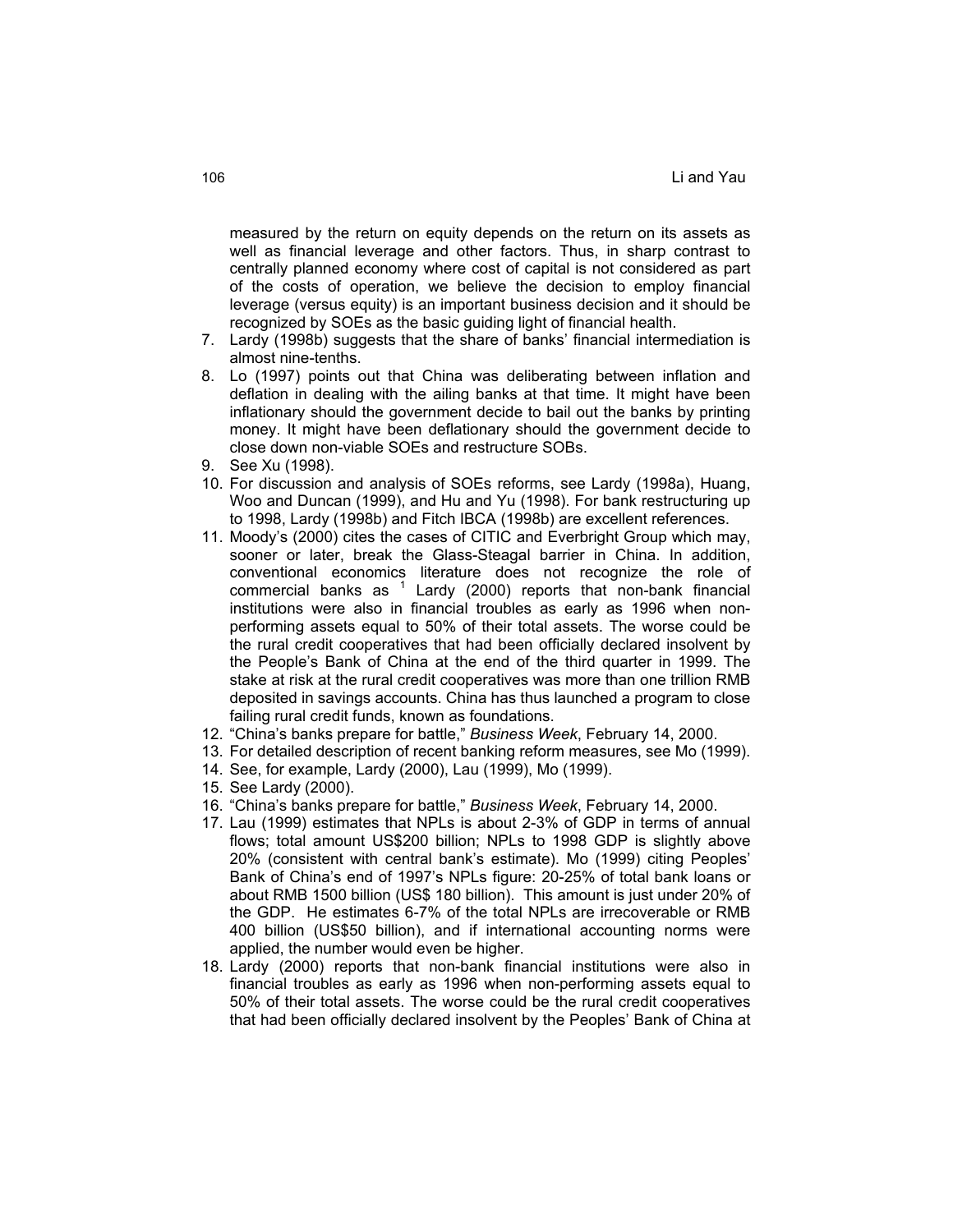the end of the third quarter in 1999. The stake at risk at the rural credit cooperatives was more than one trillion RMB deposited in savings accounts. China has thus launched a program to close failing rural credit funds, known as foundations.

- 19. The four state-owned banks are the Agricultural Bank of China, Construction Bank of China, Industrial & Commercial Bank of China and Bank of China. Lardy (2000) and Mo (1999) analyze the partial recapitalization of the four state-owned banks.
- 20. In order to allow the four large state-owned banks to concentrate on commercial lending, three "policy banks" – State Development Bank of China, Agricultural Development bank of China and Export-Import Bank of China - were established in 1994.
- 21. Details of how AMCs operate can be found in Bonin and Huang (2000).
- 22. Lo (1997) thinks that the competitiveness of the banking sector is bleak as investors may switch their savings deposits to the capital markets for possibly higher returns.
- 23. "China will merge its two stock markets," *The Wall Street Journal*, September 2000.
- 24. Hu and Yu (1998) support this development and stress the importance of such growth in China and in achieving the ultimate goal of building a market-oriented modern economy.
- 25. *Finance Asia* estimates that they account for 90% of insurance and funds account for the rest. According to Finance Asia (2000), there are about 50 primary dealers and around 319 separate institutions that have accounts with China Government Depository and Trust Company. These institutions include the four largest commercial banks, all the regional commercial banks and many of the rural credit unions and the city commercial banks, as well as insurance companies and securities houses. Lardy (2000), without citing the source, reports that daily transaction in the spot market in September 1999 was about RMB 100 million without citing the source of data.
- 26. See "The Failure of GITIC", Fitch IBCA, November 1998, for a good description of the background of the trust and investment companies in China, and "Bankruptcy of GITIC", Fitch IBCA, January 11, 1999, for a detail description for the debacle of GITIC.
- 27. See *The Wall Street Journal*, September 6, 2000.
- 28. "China's banks prepare for battle," *Business Week*, February 14, 2000.
- 29. For details of his argument and evidence, please see pp.13-31.
- 30. Twenty foreign banks licensed to do RMB business in Shanghai and more are expected to be added. An additional 10 or so banks, including the Shanghai branches of Bank of America Corp and ABN Amro Holding, will soon be allowed to borrow from and lend to local banks – a privilege that is now limited to nine banks (Source: *Business Week* 2/14/2000).
- 31. See Moody's (1999).
- 32. See Yatsko (1998).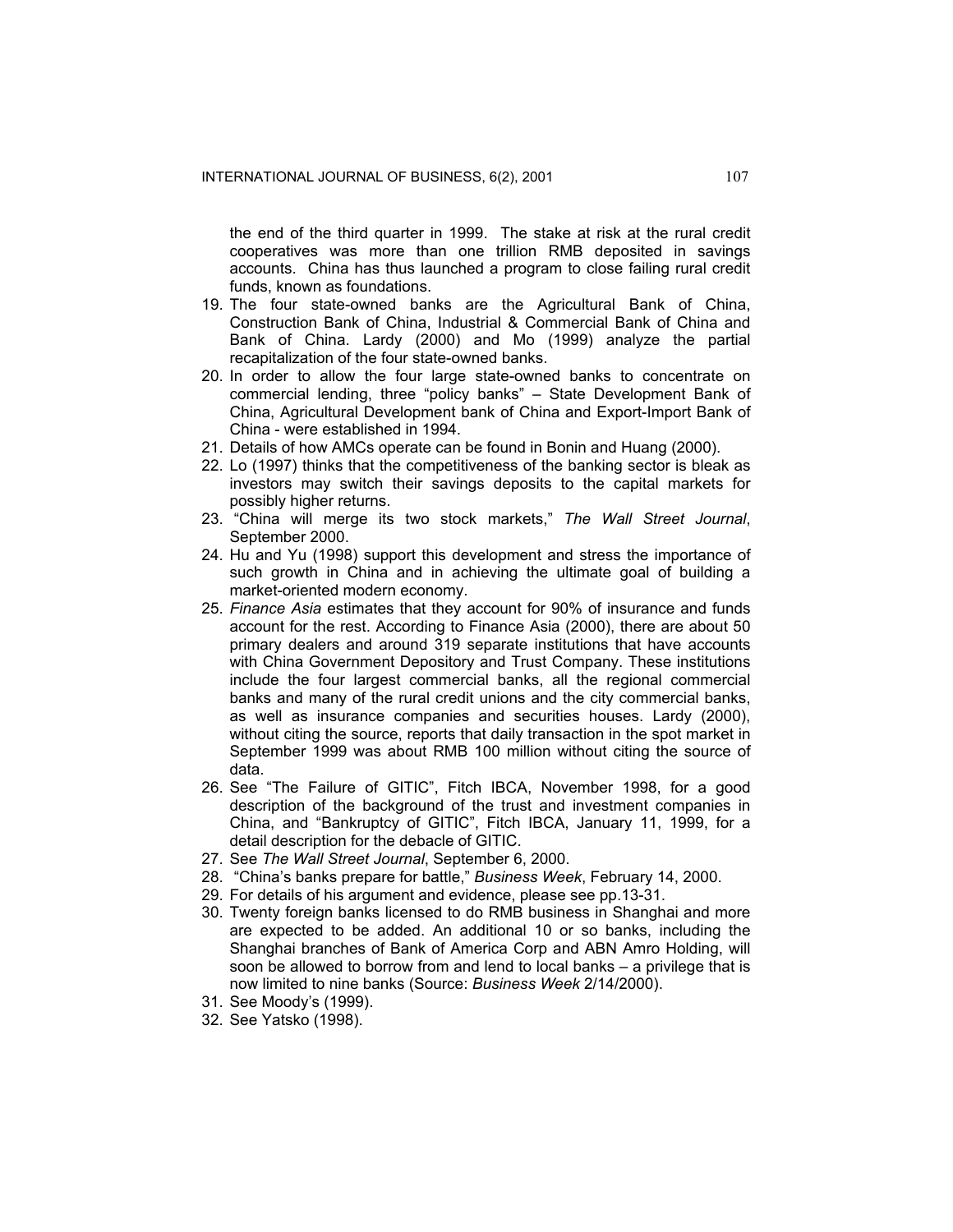- 33. See Brickley and James (1987).
- 34. See Jensen (1993), and Baysinger and Butler (1985).
- 35. "Bouncing Back: Our Asia Ahead Focus Looks at the region's recovery from crisis", *Far Eastern Economic Review*, July 6, 2000, Vol: 163, No. 27.
- 36. See Hirshleifer and Thakor (1994).
- 37. According to official statistics, at the end of 1996, the non-state owned sector (including various foreign-funded, collectively owned, jointly-owned, share holdings, and sole proprietorship) produced 48% of China's GNP. By the end of 1996, the private sector employed over 21 million full-time workers in China.
- 38. SAPE is a semi-private, semi-government trade association representing over 60,000 private firms in Shanghai

#### **REFERENCES**

"Bankruptcy of GITIC," Fitch IBCA, January 11, 1999.

- Baysinger, Barry D. and Henry D. Butler, "Corporate Governance and the Board of Directors: Performance Effects of Changes in Board Composition," *Journal of Law*, *Economics and Organizations* 1, 1985, pp. 650-657.
- "Bouncing Back: Our Asia Ahead Focus Looks at the Region's Recovery from Crisis", *Far Eastern Economic Review* 163, July 6, 2000, No. 27.
- Bonin, J., and Y. Huang, "Dealing with the Bad Loans of the Chinese Banks," Paper presented at the American Economic Association Annual Meeting, Boston, 2000.
- Brickley, James A. and Christopher James, "The Takeover Market, Corporate Board Composition and Ownership Structure: The Case of Banking," *Journal of Law and Economics* 30, 1987, pp. 161-180.
- "China's Banks Prepare for Battle," *Business Week*, February 14, 2000.
- "China's Entry to WTO: Preliminary Assessment of the Impact on the Chinese Banking Industry," Fitch IBCA, November 1999.
- "China Takes Another Step in Easing Currency Rules," *The Wall Street Journal*, September 6, 2000.
- Fernald, J.G., and O.D. Babson," Why Has China Survived the Asia Crisis So Well? What risks remain?" International Finance Discussion Papers, Board of Governors of the Federal Reserve System, Washington, D.C., 1999.
- *Guide to Asian Currency Bond Markets 2000*, Finance Asia, March 2000.
- Hu, Fred and George Yu, "Fire Up China's Growth Engine," *The Asian Wall Street Journal*, November 2, 1998.
- Huang, Y., W.T. Woo, and R. Duncan, "Understanding the Decline of China's State Sector," *MOCT-MOST: Economic Policy in Transitional Economics*  9(1), 1999, pp. 1-15.
- Hirshleifer, David and Anjan V. Thakor, "Managerial Performance, Boards of Directors and Takeover Bidding," *Journal of Corporate Finance*, 1994, pp. 63-90.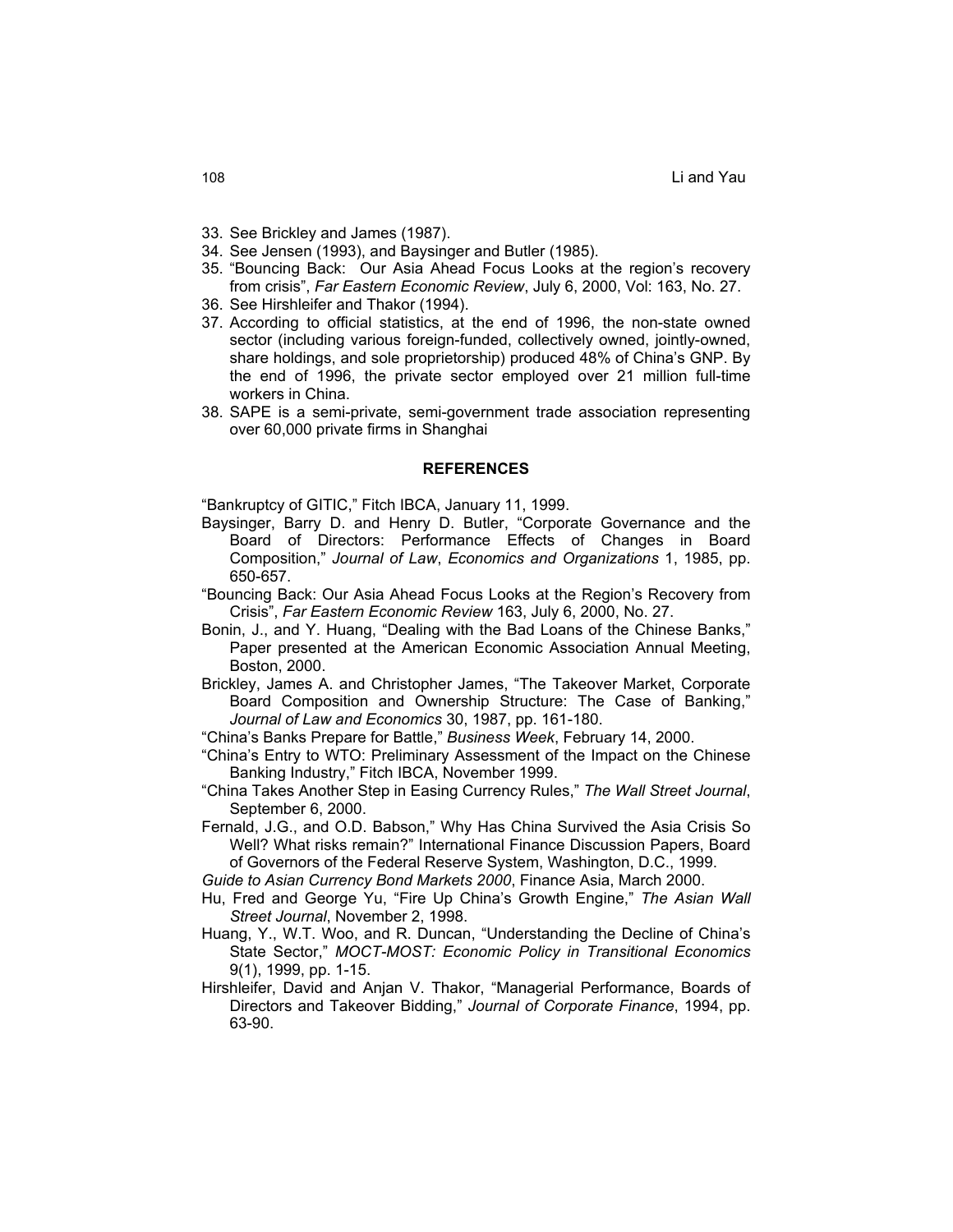- Jensen, Michael, "Presidential Address: the Modern Industrial Revolution, Exit and the Failure of Internal Control Systems," *Journal of Finance* 48, 1993, p. 831-880.
- Lardy, Nicholas, "When Will China's Financial System Meet China's Needs?" The Brookings Institution, Washington, D.C., 2000.
- Lardy, Nicholas, "Banking Restructuring in China," The Brookings Institution, Washington, D.C., 1998b.
- Lardy, Nicholas, *China's Unfinished Economic Revolution*. The Brookings Institution, Washington, D.C, 1998a.
- Lau, Laurence J., "The Macroeconomy and Reform of the Banking Sector in China," in *Strengthening the Banking System in China: Issues and Experiences*, BIS Policy Papers, October 1999, pp. 59-89.
- Li, Joanne, "The External Labor Market for Board of Director A look at the Chinese Market" in *Corporate Governance: Chinese Practices and American Experiences*, A joint Publication of Chinese Economists Society (CES) and Beijing International MBA Programs at Peking University (BiMBA), 2000.
- Liang, Neng and Joanne Li, "CEO Duality, Board Composition, and Firm Performance: New Evidence from China's Private Firms," Working Paper, Loyola College in Maryland, 2001.
- Li, Shan and Tian Zhu, "An Open Financial Sector Helps China," *The Asian Wall Street Journal*, April 30-May1, 1999.
- Lo, Chi, "China Can Dodge a Financial Crisis," *The Asian Wall Street Journal*, December 27, 1997.
- McMillan, J., and B. Naughton, "How to Reform a Planned Economy: Lessons from China," *Oxford Review of Economic Policy* 8, Spring 1992, pp. 130-43.
- Mo, Y.K., "A Review of Recent Banking Reforms in China" in *Strengthening the Banking System in China: Issues and Experiences*, BIS Policy Papers, 1999, pp. 90-109.
- *Moody's Banking System Outlook*, Moody's Investors Services, August 2000.
- *Moody's Banking System Outlook*, Moody's Investors Services, November 1999.
- Sachs, J.D. and W.T. Woo, "Structural factors in the Economic Reform of China, Eastern Europe, and the Former Soviet Union," *Economic Policy* 18, April 1994, pp. 102-45.

"The Failure of GITIC," Fitch IBCA, November 1998b.

*The People's Republic of China Banking System*, Fitch IBCA, March 1998a.

- Woo, W.T., "The Art of Reforming Centrally Planned Economics: Comparing China, Poland, and Russia," *Journal of Comparative Economics* 18, June 1994, pp. 276-308.
- Xu, Shawn, "Reversing China's Structural Downturn," *The Asian Wall Street Journal*, April 7, 1998.
- Xu, Xianian and Yan Wang, "Ownership Structure and Firm Performance: An Empirical Study of China's Listed Companies," in *Corporate Governance: Chinese Practices and American Experiences*, A Joint Publication of